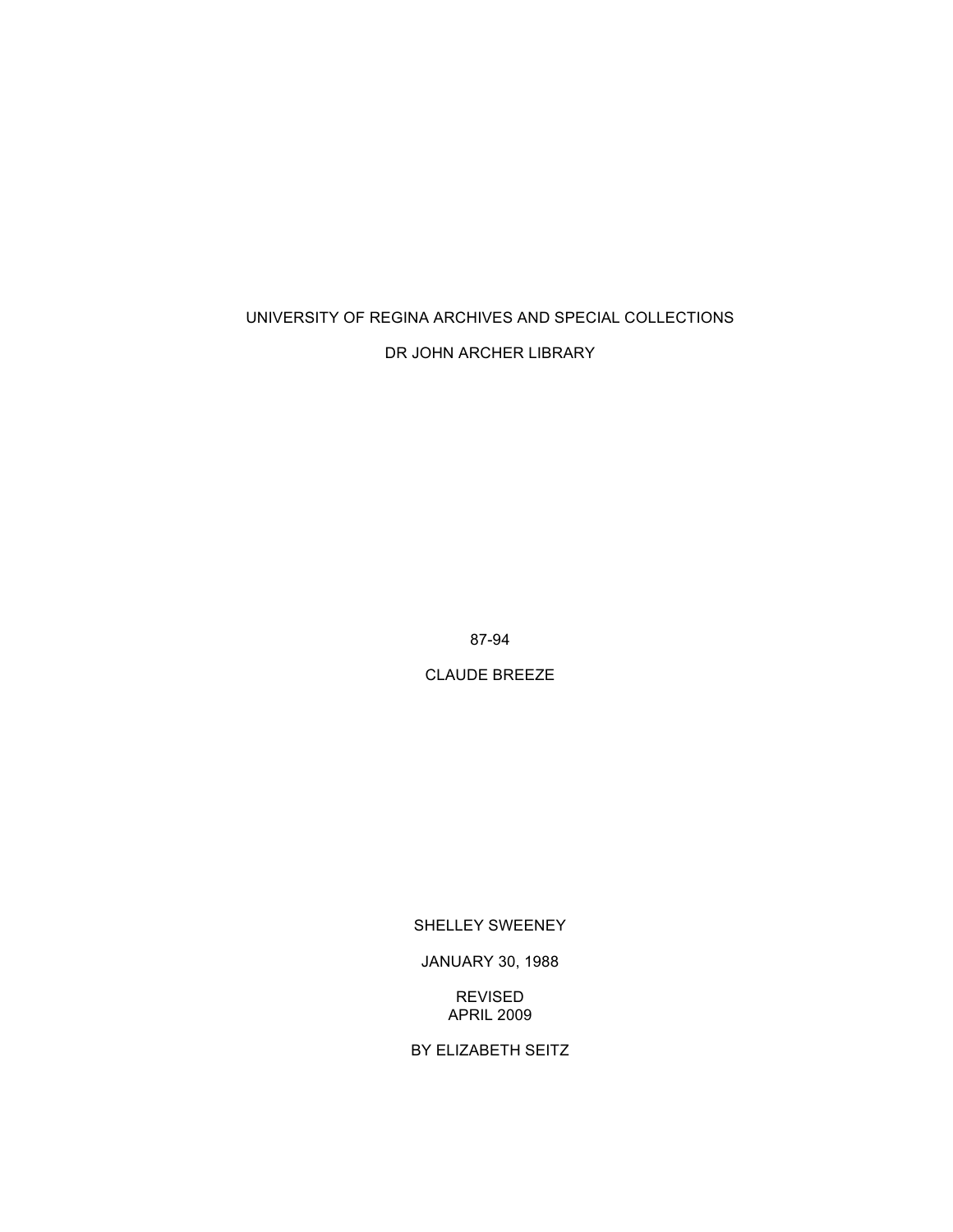## **Biographical Sketch**

Claude Breeze has always been different. Born in Nelson, BC in 1938, he spent his childhood in Saskatoon, living with his grandparents. In high school he was taught by Ernest Lindner and there had two of his works singled out for distinction. In 1958 he received a Certificate in Arts from the University of Saskatchewan, Regina College, where he studied under Ron Bloore, Roy Kiyooka, Ken Lochhead and Art McKay. Both he and Brian Fisher, who had also studied at Regina College, then headed out to Vancouver. Breeze did a year at the Vancouver School of Art, then joined the Medical illustration department at the Vancouver General Hospital. It was the sixties. Vancouver was a mecca for artists, poets, writers, musicians. Breeze and Ardis Watson collected a lively group around them, including Fisher, poet John Newlove, photographer Fred Herzog, musician Barry Hall. It was during these times that Breeze produced such series as the television series, "Lovers in a Landscape", "Genetic Problems". He made statements about violence and racism, producing "Sunday Afternoon (from an Old American Photograph)" (1965). His works were bright, bold, violent and erotic, and Breeze earned the reputation for being outspoken, uncompromising, a bit of a maverick. Since that time he was Artist-in-Residence at the University of• Western Ontario and then taught at York Un where he remains today.

Probably because of the nature of Claude Breeze's works, they have been bought by galleries and serious collectors, but relatively neglected by the average public. One couple in particular have collected dozens of his works: Dr. Ken and Joyce Morton of Vancouver. Their constant support and encouragement have no doubt both stimulated Breeze and allowed him the freedom to produce significant art. His papers and in particular the wealth of sketches and drawings included in the collection trace the development of his art, from his first works produced in the early 1950s to 1969, and beyond. A rich collection of correspondence and photographs reveals a generation of artists, poets, writers that were strongly influenced by the 196Os. Claude Breeze represents the second generation of painters associated with Regina College.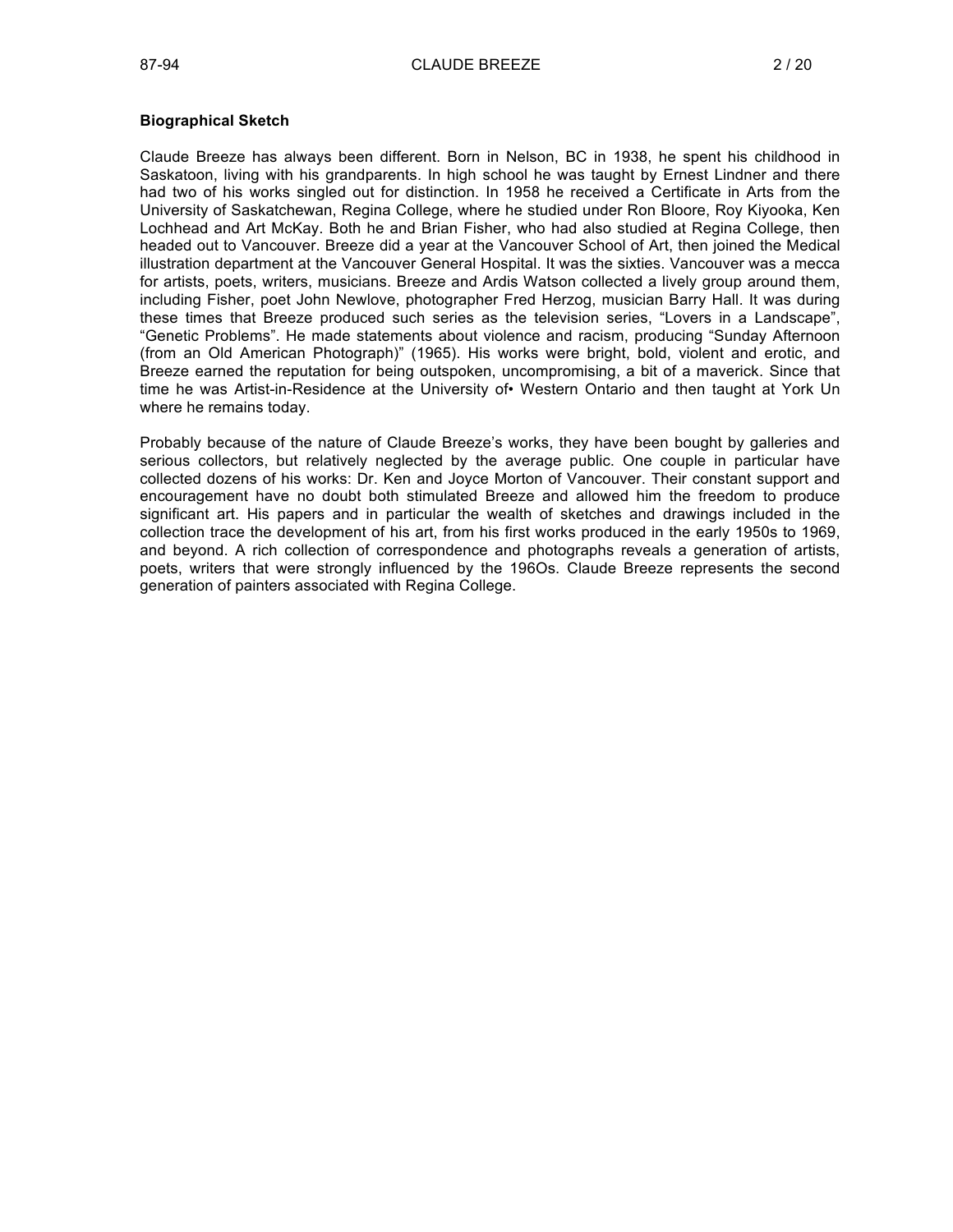## Table of Contents

Art Works, Drawings and Sketches, Sketchbooks Calendars, Diaries Correspondence Financial Records – Personal General Files Newspaper Clippings Photographs Publications **Scrapbook**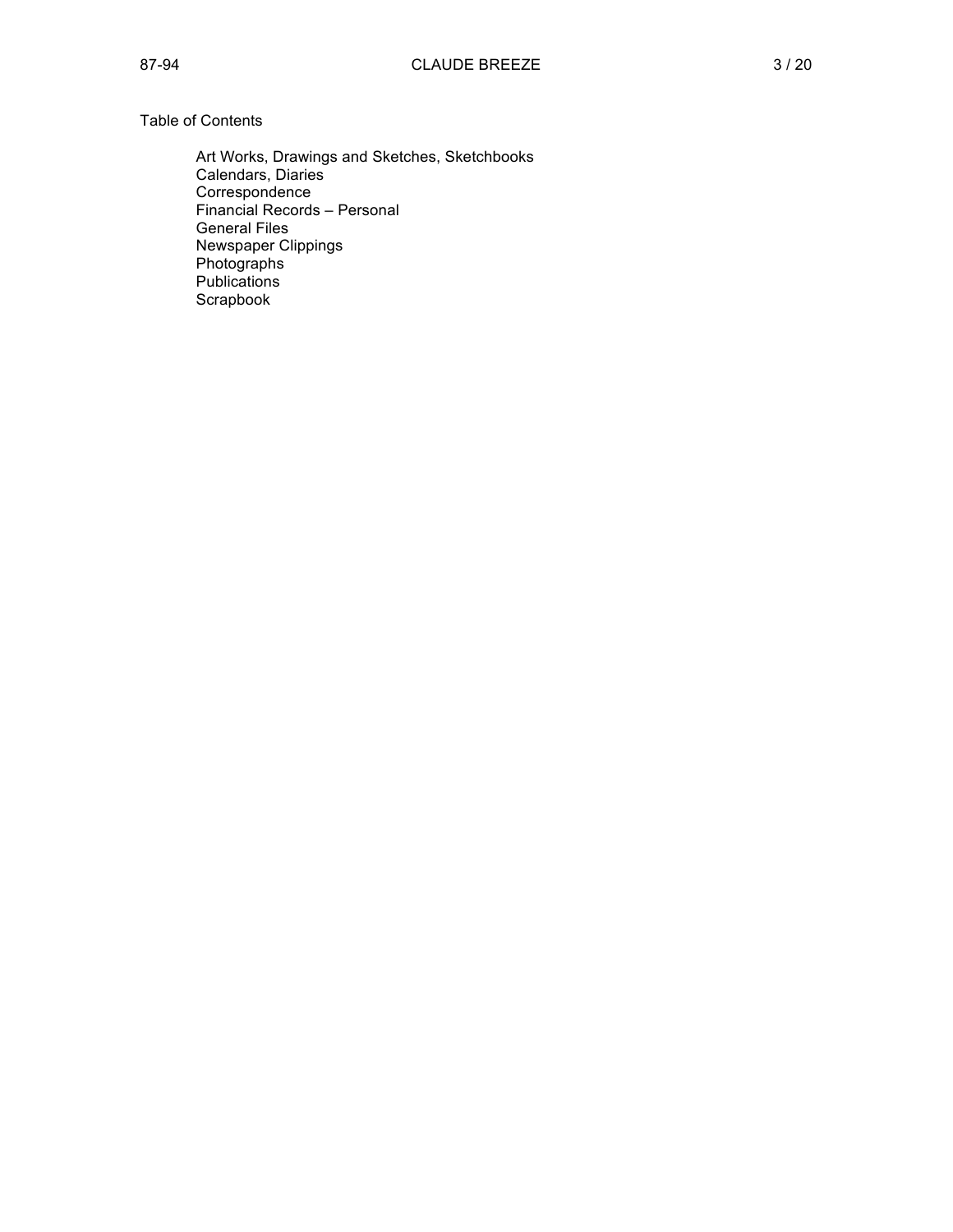- Box 1 Art Works, Drawings and Sketches, Sketchbooks
	- Loose Drawings and Sketches, n.d.
		- Black Sketchbook #1 August 1962
		- Black Sketchbook #2 n.d. (oversize in Oversize Box 1)
	- Black Sketchbook #3 n.d. (oversize in Oversize Box 1)
	- Black Sketchbook #4 1966
	- Black Sketchbook #5 May 25, 1961
	- Green Sketchbook #1, "Genetic Problems"
	- Sketchbook Pages wIth no Cover c. 1965
	- Notes for Black and Green Sketchbooks by Artist 1987

### **Oversize**

Early Work - Saskatoon

- 1. "Odd", Saskatoon Technical Junior Art Exhibition, 1954
- 2. Abstract figure, coloured
- 3. Smoking figure, coloured

## Regina – School of Art 1958-59

- 4. Abstract, red, black, gray. on paper
- 5. Abstract, red, black, gray. on paper
- 6. Abstract, red, black, gray. on paper
- 6 1/2. Abstract, red, black, enamel on paper
- 7. Abstract, red, black, Stovepipe enamel on paper
- 8. Abstract, red, black, enamel on paper
- 9. 45 second female nudes line drawing
- 10. ? second female nudes line drawing
- 11. ? second female nudes line drawing
- 12. Still life, brown conte
- 13. Female figure drawing, brown conte –1958
- 14. Female nude (portions), Stovepipe enamel on paper
- 15. Female nude (portions), Stovepipe enamel on paper
- 16. Female nude (portions), Stovepipe enamel on paper
- 17. Female nude (portions), Stovepipe enamel on paper
- 18. Female nude (portions), Stovepipe enamel on paper
- 19. Female nude, line drawing on grey paper 1958
- 20. Female nude, line drawing on grey paper 1958
- 21. Prairie horizon felt pen, 81/2 x 11"
- 22. Regina street (looking east on 11th Ave), pen and ink 1958, 8 1/2 x 11"
- 23. "Man Reading on Park Bench", pen and Ink 1958, 8 1/2 x 11"
- 24. "Roy Reading", pen and ink 1958, 8 1/2 x 11"
- 25. Self–portrait, pen and ink, 81/2 x 11"

## Vancouver School of Art - 1959-60

#### Figure Drawing

- 26. Female nude line drawing pencll,  $8 \frac{1}{2} \times 11$ "
	- 27. Female nude line drawing pencil, 8 1/2 x 11"
- 28. Female nude line drawing pen and ink, 8 1/2 x 11"
- 29. Male seated figure pen and Ink on brown paper
- 30. Female nude line drawing pen and Ink on brown paper
- 30 1/2. Male line drawing pen and ink
- 31. Male line drawings pen and ink
- 32. Male line drawings pen and ink 1959
- 33. Male I me drawings pen and ink 1959
- 34. 2 line drawings of a dog pen and Ink
- 35. Geometric male pen and ink, black conte and brown wash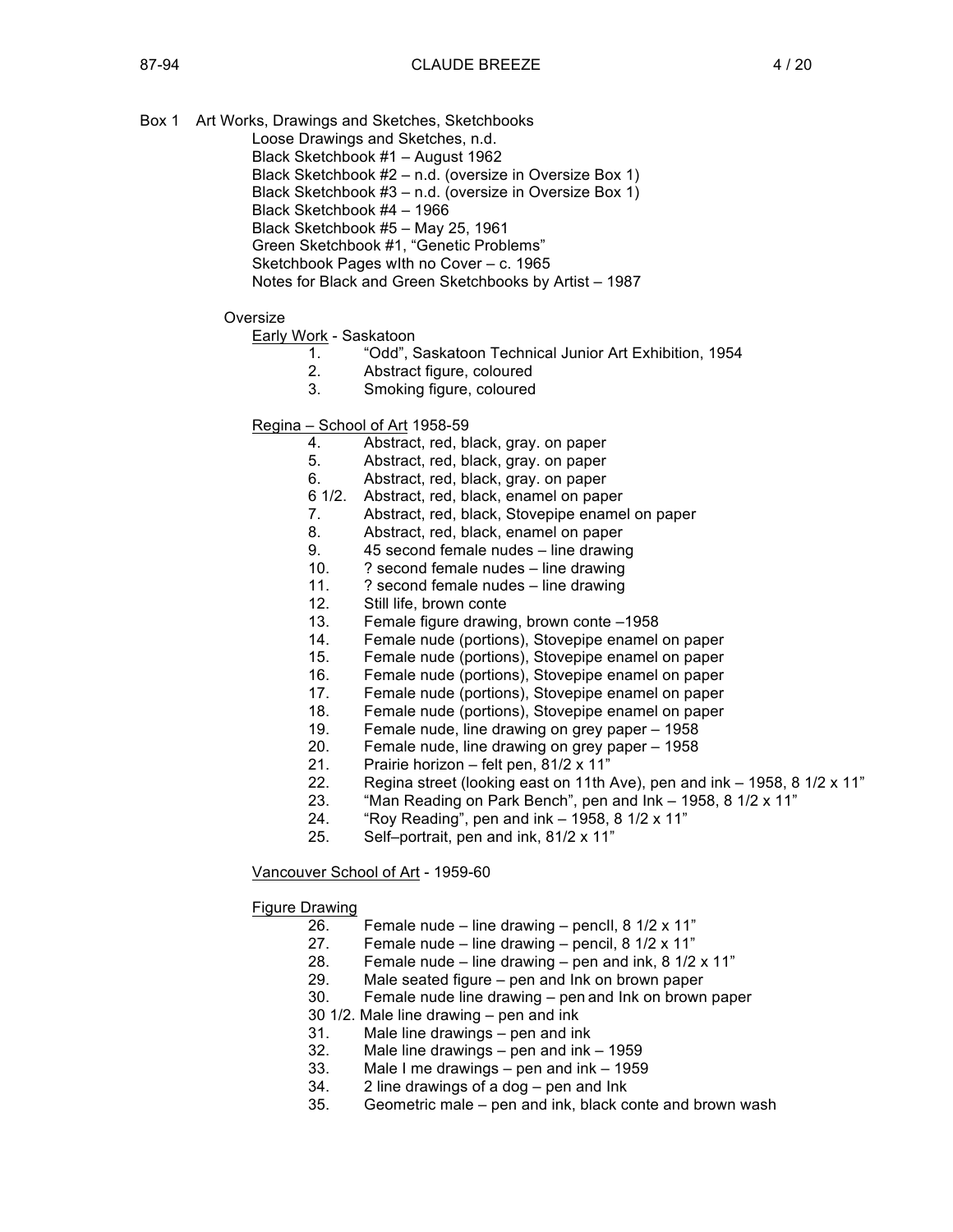- 36. Female nude pen and ink and wash 1959
- 37. Female Pen a Ink, 18 x 24"
- 38. Female nudes pen and Ink, 18x 24"
- 39. Man with turban pen and ink,  $18 \times 24$ "
- 40. Man with turban pen and ink, 18 x 24"

## numbers 41 to 49 not used

- 50. Female nude pencil, 18 x 24"
- 51. Female nude pencil, 18 x 24"
- 52. Male leaning on chair pen and ink, 18 x 24"
- 53. Male figure pen and ink, 18 x 24"
- 54. 4 female nudes pen and ink and charcoal ?, 18 x 24"
- 55. Female draped In sari pen and ink, 18 x 24"
- 56. Nude male, seated pen and ink, 18 x 24"
- 57. Nude male, seated pen and Ink, 18 x 24"
- 58. Nude male, seated pen and Ink, 18 x 24"
- 59. Nude male, seated pen and ink, 18 x24"
- 60. 3 nude females pen and ink, 18 x 24"

#### numbers 61 to 69 not used

- 70. Nude females pen and ink, 18 x 24"
- 71. Nude females, abstract pen and ink, 18 x 24"
- 72. Male with clenched fists  $-$  pen and ink, 18 x 24"
- 73. Male with clenched fists pen and ink, line drawing, 18 x 24"
- 74. Male face, line drawing pen and Ink, 18 x 24"
- 75. Female face, line drawing pen and ink, 18 x 24"
- 76. Seated female nude pen and ink, 18x 24"
- 77. Turbaned male portrait pen and ink, line drawing, coloured, 18  $\times$  24"
- 78. Portrait male, ink and paint (slightly smaller)
- 79. Portrait male, ink and paint, l0x 24"
- 80. Portrait female, Carol Wo
- 81. Portrait black woman line drawing –pen and ink 1959, 18 x 24"
- 82. Seated black female nude pen and ink 1959, 18 x 24"
- 83. Seated black female nude pen and ink 1959, 18 x 24"
- 84. Portrait, black female pen and ink (smaller)
- 85. Portrait, black female pen and ink (smaller)
- 86. Portrait, black female pen and ink (smaller)
- 87. East Indian female in sari ink, 18x 24"
- 88. East Indian female portrait ink and colour, 18 x 24"
- 89. East Indian female portrait, ink and colour, 18 x 24"
- 90. Black male portrait ink, 18 x 24"
- 91. Black male portrait ink and paint, 18 x 24"
- 92. Black male portrait ink and paint, 18 x 24"
- 93. Black male portrait Ink and paint, 18 x 24"
- 94. Black male portrait ink and paint, 18 x 24"
- 95. Black male (San Francisco poet) ink, 18 x 24"
- 96. Black male (San Francisco poet) ink, 18 x 24"
- 97. Clown pen and ink, 18 x 24"
- 98. Clown pen and ink, 18 x 24"

Landscape (School of Art, Vancouver)

99. Landscape (pen and ink?) – 1959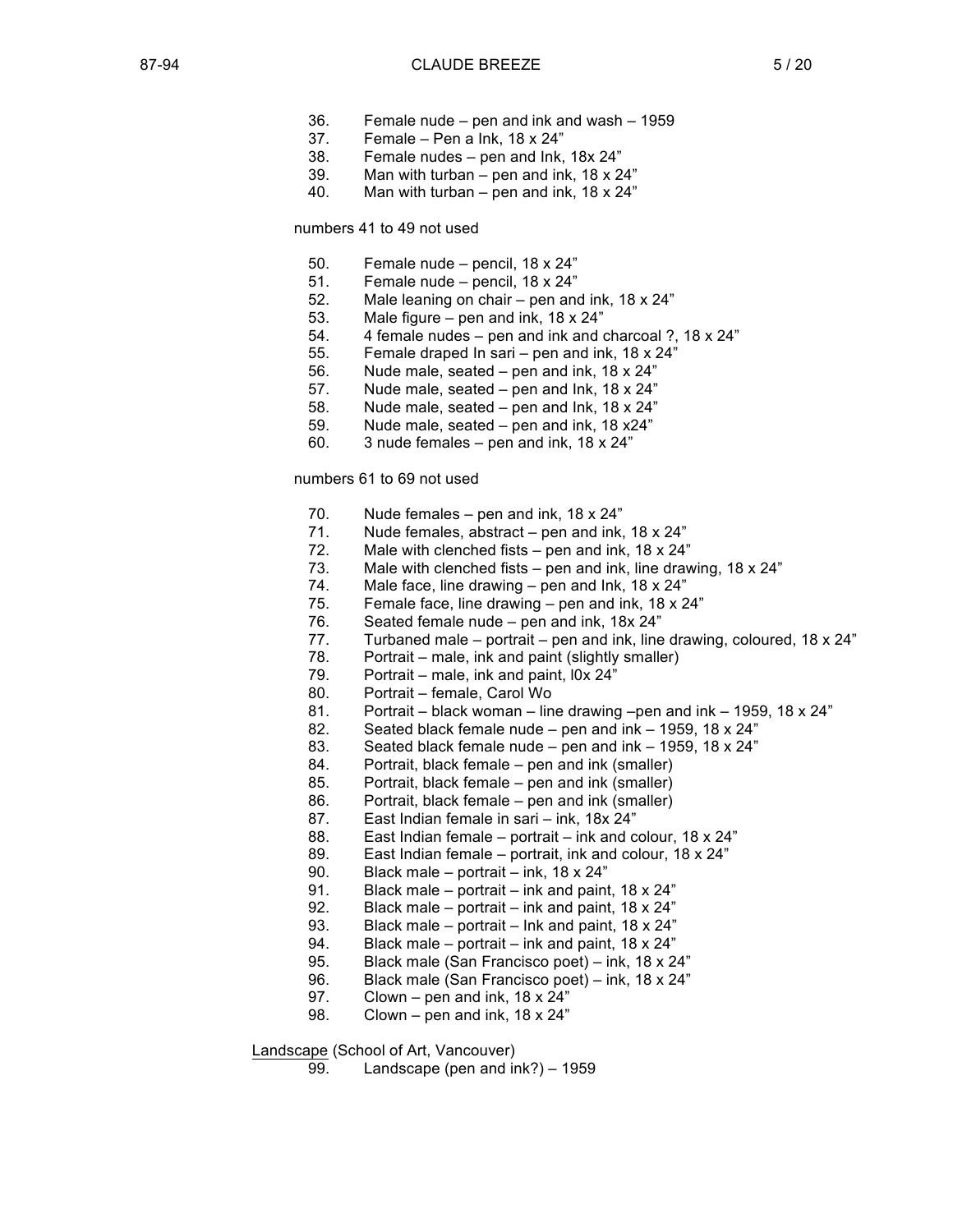- Still Life/Bridge (School of Art, Vancouver)
	- 100. Abstract, pen and ink, ink wash, white conte? 12 x 18"
	- 101. Abstract, pen and ink, ink wash 12 x 18"
	- 102. Abstract, pen and ink, ink wash 18 x 23"
	- 103. Abstract, pen and ink, ink wash, conte 18 x 23"
	- 104. Abstract, pen and ink 18 x 23"
	- 104 1/2. Abstract, pen and ink 18 x 23"
	- 105. Abstract, pen and ink, conte, pencil line, paint wash 18 x 23"
	- 106. Abstract, pen and ink, paint wash 12 x 18"
	- 107. Abstract, pen and ink, ink, oil pastel 12 x 18"
	- 108. Abstract, pen and ink
	- 109. Abstract, pen and ink
	- 110. Abstract, pen and ink
	- 111. 2 bottles pen and ink, ink, paint wash
	- 112. Abstract ink and paint wash
	- 113. Collage abstract
	- 114. Abstract ink, paint, pastel
	- 115. Abstract ink, paint

Vancouver Art School – graphics - Abstracts

- 116. Etching, blue  $-53/4 \times 9$ " (+)
- 117. Etching, blue and yellow  $-53/4 \times 9$ " (+)
- 118. Etching, blue,  $red 5 \frac{3}{4} \times 9$ " (+)
- 119. Etching, red, blue?, yellow  $-53/4 \times 9''$  (+)
- 120. Etching, blue, yellow, red  $-53/4 \times 9$ " (+)
- 121. Etching, multi–coloured  $-53/4 \times 9$ " (+)
- 122. Etching, multi–coloured 8 1/2 x 11"
- 123. Etching black on white paper 8 1/2 x 11"
- 124. Etching multi–coloured 8 1/2 x 11"
- 125. Etching black on white paper  $8 \frac{1}{2} \times 11$ "
- 126. Etching yellow, red 8 1/2 x 11"
- 127. Etching yellow, red  $8 \frac{1}{2} \times 11$ "
- 128. Etching yellow, red 11 x 13 1/2"
- 129. Etching black on white paper 11 x 13 1/2"
- 130. Etching multi-coloured 12 x 14"  $(+)$
- 131. Etching black on white paper 13 x 15"
- 132. Etching multi-coloured 13 x 15"
- 133. Etching multi-coloured 13 x 15"
- 134. Street scene black etching 14  $1/2 \times 11$ "

Vancouver 1961

- 135. Kacene or Tempera 13 x 16 3/4" rodel
- 136. Kacene or Tempera 18 x 23"
- 137. Red conte, charcoal, pen ank ink 18 x 23"
- 138. Charcoal, gold, and white paint 12 x 18"
- 139. Various materials 12 x 18"
- 140. Various materials 12 x 12"
- 141. Various materials 12 x 9"
- 142. Various materials 12 x 9"
- 143. Various materials 12 x 9"
- 144. Various materials 12 x 9"
- 145. Various materials 12 x 9"
- 146. Various materials 12 x 9"
- 147. Various materials 12 x 9"
- 148. Various materials 12 x 9"
- 149. Various materials 12 x 9"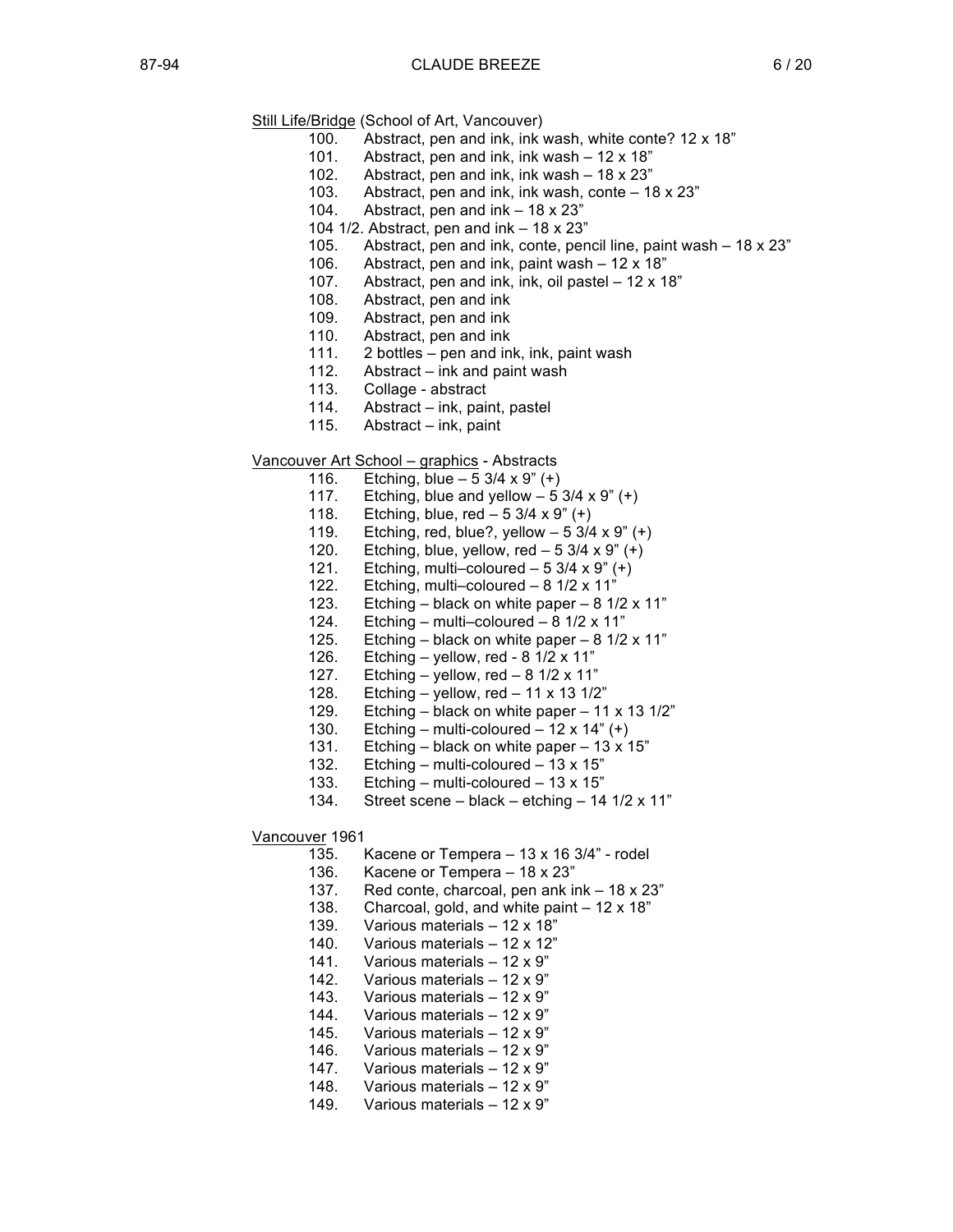Forms, (Variations, organic, solid), Vancouver – 1961, '62 150 1/2. Ink and paint wash, 9 x 12"

- 151. Charcoal, 10 x 13"
- 152. Pencil, 5 1/4 x 7 1/2"
- 153. Pencil, 7 1/2 x 10"
- 154. Pencil, 11 1/2 x 11 1/2"
- 155. Black conte, 11 x 15"
- 156. Pencil, 10 x 15"
- 157. Pencil, 11 1/2 x 15"
- 158. Pencil, 11 1/2 x 18"
- 159. Charcoal, 9 x 12"
- 160. Pencil, 18 x 23"
- 161. Sierra brown conte 18 x 23"
- 162. Charcoal 18 x 23"
- 163. Charcoal 18 x 23"
- 164. Bird, charcoal 18 x 23"
- 165. Charcoal 18 x 23"
- 166. (Sierra) brown conte 18 x 23"
- 167. Charcoal 18 x 15"
- 168. Charcoal 18 x 15"
- 169. Charcoal 18 x 15"
- 170. Brown conte 18 x 23"
- 171. Charcoal 18 x 23"
- 172. Charcoal 15 x 17 1/2<br>173. Charcoal 19 x 19"
- Charcoal  $19 \times 19"$
- 174. Charcoal 18 x 23"
- 175. Charcoal 18 x 23"
- 176. Female nude, pencil drawing
- 177. Monster, black felt pen
- 178. "The Thing who thought it was a horse but still couldn't fly", black felt pen and charcoal
- 179. Pen and ink, charcoal, ink, and white conte?
- 180. Monster sci–fi face, charcoal 18 x 23"
- 181. Figure, charcoal 18 x 23"
- 182. Face, charcoal 18 x 23"
- 183. Face, charcoal 18 x 23"
- 184. Face, charcoal 18 x 23"
- 185. 3 figures, charcoal  $-18 \times 23$ "
- 186. Helmeted head, charcoal 11 1/2 x 18"
- 187. Figure, charcoal 11 1/2 x 18"
- 188. Face, charcoal 15 x 15"
- 189. Face, charcoal 13 1/2 x 15"
- 190. Head, charcoal 9 1/2 x 12 1/2"
- 191. Face, charcoal 12 1/2 x 19"
- 192. Portrait, sierra conte dated 10–12–61 18 x 23"
- 193. "La BelIa", sierra conte dated 10–12–61 18 x 23", female figure
- 194. Nude (abstract), charcoal  $-18 \times 23$ "
- 195. "Head" (abstract), charcoal dated 18–12–61 18 x 23"
- 196. Abstract, charcoal 18 x 23"
- 197. Abstract, charcoal 18 x 23"
- 198. Face, sierra conte 18 x 23" dated 16–12–61
- 199. "Head of Queen", sierra conte dated 16–12–61 18 x 23"
- 200. Male head and torso, charcoal  $-$  dated  $18-12-61-18 \times 23$ "
- 201. Male head and torso, charcoal dated  $18-12-61-18 \times 23$ "
- 202. Christian male portrait (abstract), charcoal 18 x 23"
- 203. Line drawing male portrait, charcoal 18 x 23"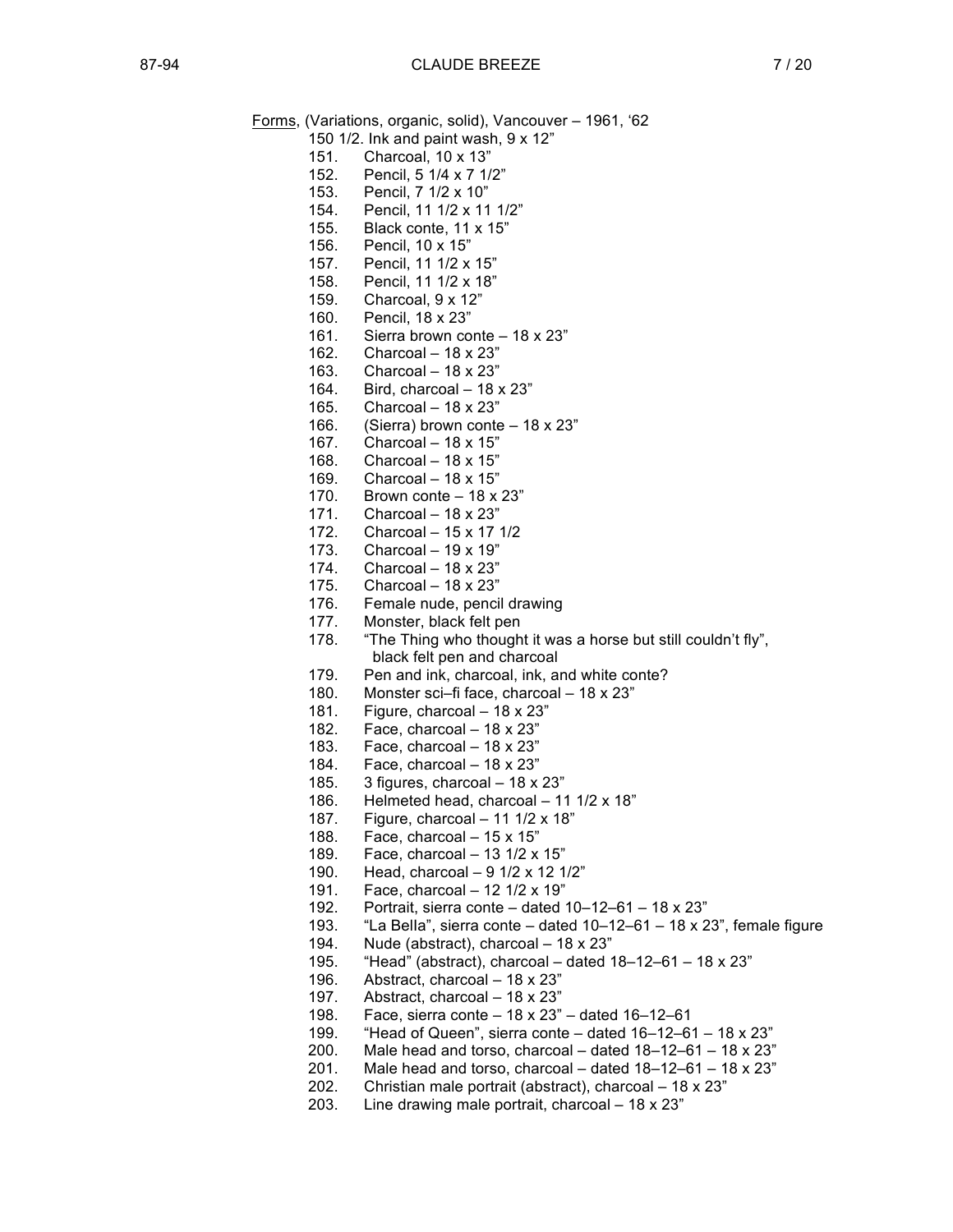- 204. Seated male with sword and helmet, pen and Ink 18 x 23"
- 205. Abstract, sierra conte 18 x 23"
- 206. Abstract, black felt pen 18 x 23"
- 207. Face (abstract), sierra conte 18 x 23" 10–12–61
- 208. Face, charcoal 18 x 23"
- 209. Mechanical figure, charcoal 18 x 23"
- 210. Abstract figure, seated, charcoal 18 x 23"
- 211. Double head, charcoal 10 x 23"
- 212. Female body pregnant, focus on fetus, charcoal 11 1/2 x 18"
- 213. Female body pregnant, charcoal 18 x 23"
- 214. 3 faces, pencil 18 x 23"
- 215. 1 face, pencil 18 x 23"
- 216. Forms, pencil 111/2 x 18"
- 217. Forms, pencil 111/2 x 18"
- 218. Forms, pencil 111/2 x 18"
- 219. Face and form, pen and  $ink 18 23"$
- 220. 3 forms, pen and  $ink 18 \times 23$ "
- 221. Multiple images, pencil 18 x 23"
- 222. Forms, pencil 18 x 23"
- 223. Birds, pencil 18 x 23"
- 224. Birds, pencil 18 x 23"
- 225. Birds, pencil 18 x 23"
- 226. Birds, charcoal  $-18 23$ "
- 227. Birds, pencil 18 x 23"

#### Grunwald Studies

- 228. Christ figure, charcoal
- 229. Christ figure, charcoal dated 30-11-61
- 230. Christ figure, pencil
- 231. Christ figure, charcoal dated 30-11-61
- 232. Christ figure, pencil
- 233. Christ head, charcoal dated 30-11-61
- 234. Christ figure, charcoal
- Forms Organic and Solids 1962
	- 235. Pen and ink/wash  $8$  1/2 x 15"
	- 236. Pencil forms 4 1/2 x 18"
	- 237. Pen and ink, coloured 15 x 18"
	- 238. Pen and ink "Headscape: Dedicated to Jean Duffet (sic)"  $-18 \times 23$ "
	- 239. Pen and ink, abstract 18 x 23"
	- 240. Oil pastel, abstract 1961
	- 241. Painting, abstract  $-40 \times 30$ "
	- 242. Painting, abstract  $-40 \times 30$ "
	- 243. Painting, abstract  $-44 \times 28$ "
	- 244. Painting, abstract  $-44 \times 28$ "
	- 245. Painting, abstract  $-44 \times 28$ "
	- 246. Rondel abstract paint 30" in diameter
	- 247. Rondel abstract paint 30" in diameter
- "The Kiss" Series 1964-65
	- 248. Pen and ink, ink 18 x 23"
	- 249. Pen and ink 11 x 13 1/2"
	- 250. Pen and ink 11 x 13 1/2
	-
	- 251. Pen and ink 8 1/2 x 14" Coloured pens  $-8$  1/2 x 14"
	- 253. Pen and ink middle position of round depiction of lovers used by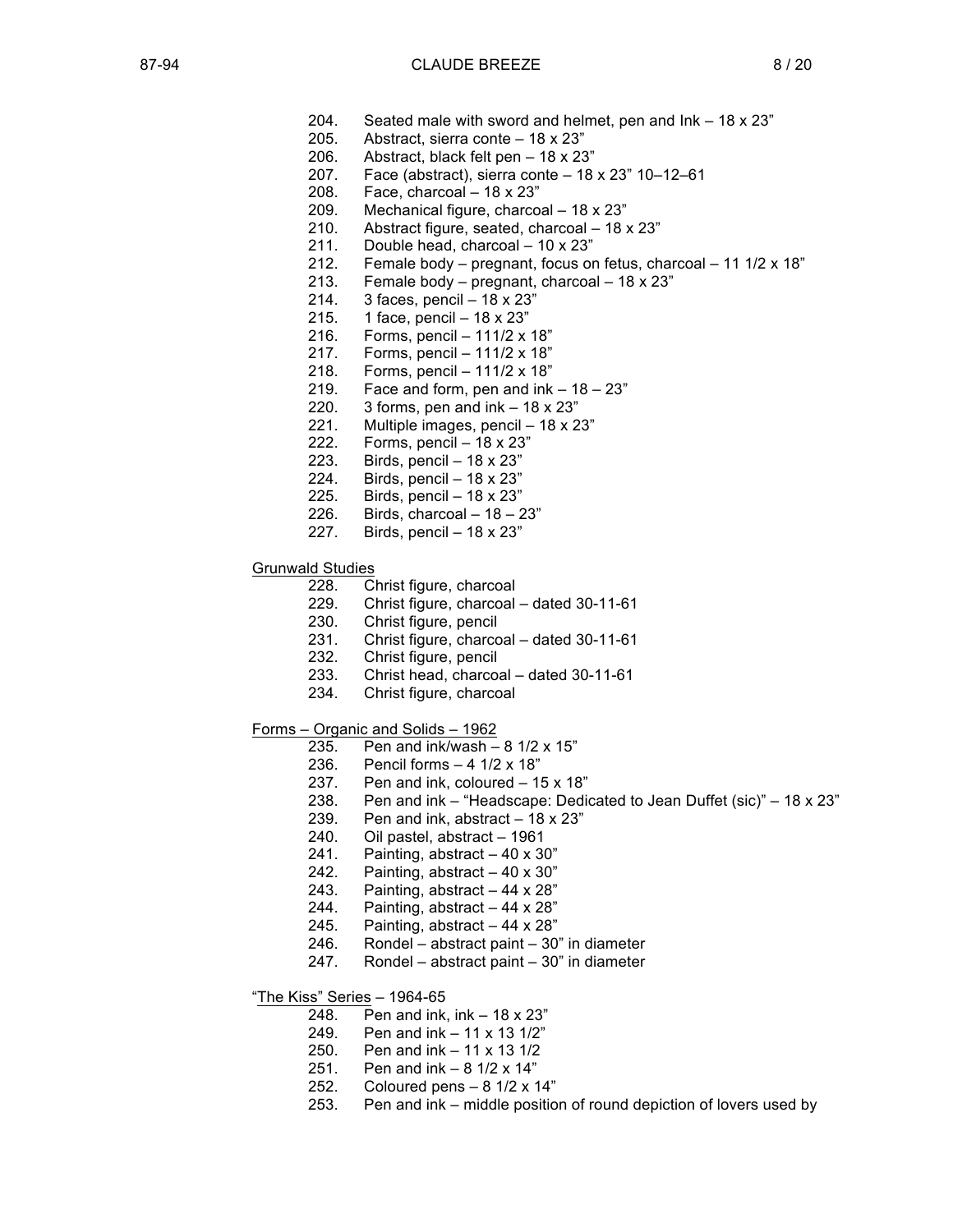Roy Kiyooka – 8 1/2 x 14"

"Lovers in a Landscape" Series – 1964-65

- 254. pen and ink ad for series at New Design Gallery  $6 \frac{1}{2} \times 8$ "
- 255. Pen and ink 10 3/4 x 13 1/2" 1964
- 256. Pen and ink graph paper 1965 8 1/2 x 11"
- 257. Pen and ink graph paper 1965 8 1/2 x 11"
- 258. Pen and ink 10 x 14"
- 259. Pen and ink 1965 11 x 13 1/2"
- 260. Pen and ink 1965 11 x 13 1/2"
- 261. Pencil and magazine picture 18 x 11"

The Man Paintings – 1965 - 66

- 262. Pen and ink -
- 263. Pen and ink -<br>264. Pen and ink -
- Pen and ink -
- 265. Coloured felt pens unnumbered
- 266. Coloured felt pens #16
- 267. Coloured felt pens #19 268. Coloured felt pens - #22
- 269. Coloured felt pens #25
- 270. Coloured felt pens #28
- 271. Coloured felt pens #29
- 272. Coloured felt pens #30
- 273. Coloured felt pens #32
- 274. Pen and ink 9 x 12"
- 275. Pen and ink 9 x 12"
- 276. Pen and ink 11 x 14"
- 277. Pen and ink 11 x 14"
- 278. Pen and ink 11 x 14"
- 279. Pen and ink 11 x 14"
- 280. Pen and ink 11 x 14"
- 281. Pen and ink 11 x 14"
- 282. Pen and ink 11 x 14"
- 283. Pen and ink 11 x 14"
- 284. Pen and ink 11 x 14"
- 285. Pen and ink 11 x 14"
- 286. Pen and ink 11 x 14"
- 287. Pen and ink 11 x 14"
- 288. Pen and ink 11 x 14"
- 289. Pen and ink 11 x 14"
- 290. Coloured felt pens 11 x 14"
- 291. Painting 14 x 17"
- 292. Painting 14 x 17"
- 293. Coloured felt pens (mouth) 18 x 23"
- 294. Coloured felt pens (mouth) 18x 23"
- 295. Coloured felt pens (mouth) 18 x 23"

Ideas for 1963-64

- 296. Pencil, female nude 12 1/4 x 19"
- 297. Charcoal, faces 18 x 23" (both sides of the sheet) Charcoal figures
- 298. Charcoal, male figures 18 x 23" same
- 299. Coloured pastels, male figures 18 x 23" idea
- 300. Charcoal, coloured pastels, face 18 x 23"
- 301. Charcoal, face 18 x 23" developed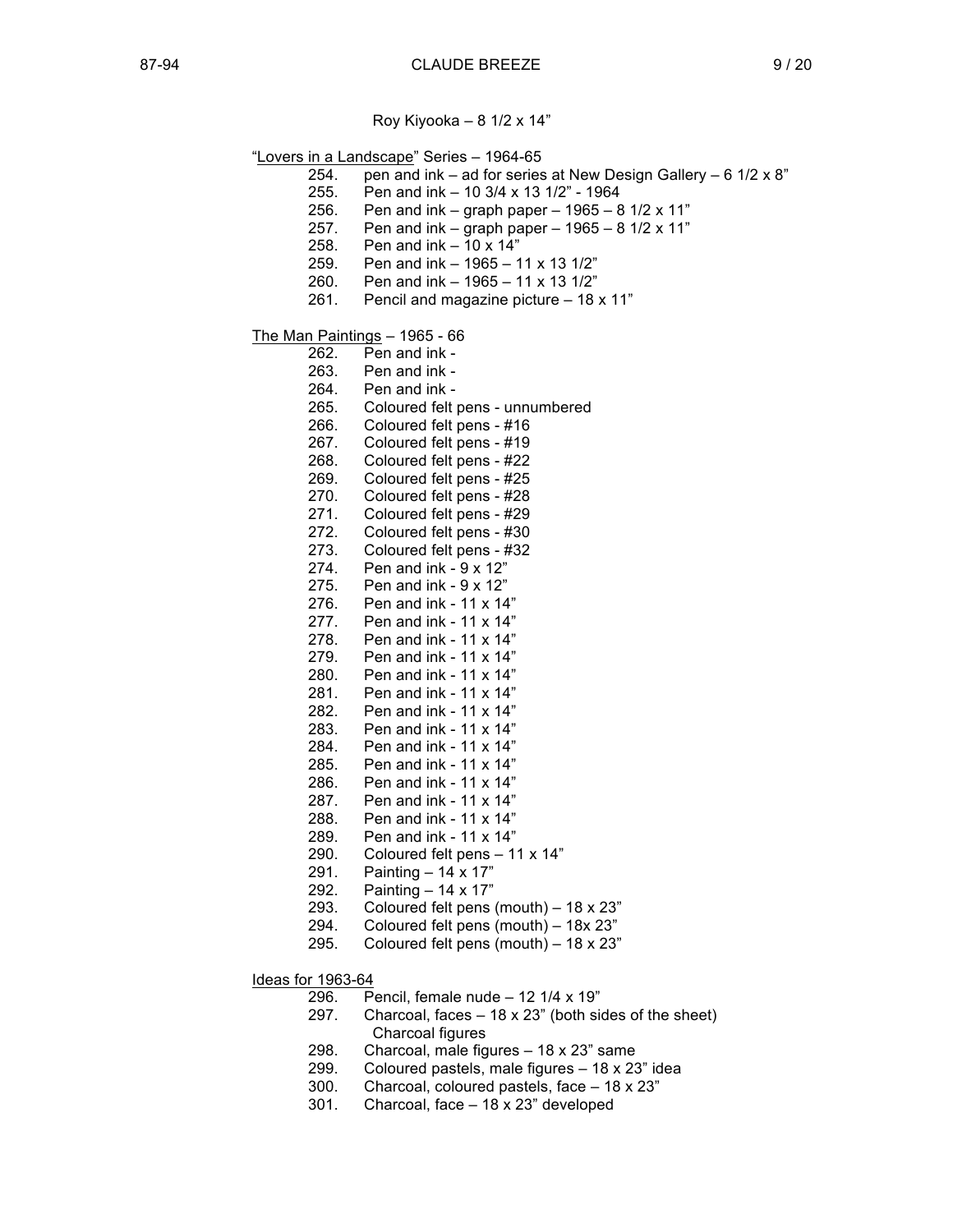- 302. Charcoal, 3 faces 18 x 23" 303. Charcoal, face studies – 18 – 23" for 304 304. Pencil, 3 figures – 18 x 23" 305. Charcoal, figures – 18 x 23" Graph Work Books 306. T.V. (Undone) 1967–69 307. Island Series – 1968? Genetic Problems – 1967-69? 1 red, blue, yellow, pink pieces of paper 6 gray shiny pieces Simon Fraser Portfolio Prototypes - done for centenary Black felt pen  $-18 \times 24$ " Coloured felt pens – 18 x 24" "Dignitaries" Series - 1967 309. Black conte – 11 x 14" 310. Pen and ink, pencil, male figures  $-11 \times 14$ "
	- 311. Pencil 11 x 14"
	- 312. Black felt pen 8 x 10 1/2"
	- 313. Black felt pen 8 x 10 1/2"
	- 314. "The Connexions" by Robert Hogg Illustrated cover banned in New York
	- 315. "Mick Henry" 1960, pen and Ink
	- 316. "Gary Gilbert the Poet July 13 '66", pen and ink
	- 317. Gary Gilbert
	- 318. John Newlove, charcoal
	- 319. John Newlove, charcoal [Lunatic Fringe]
	- 320. John Newlove, 1962, charcoal
	- 321. Artist Irene Whithome, Vancouver, 1960, pen and ink
	- 322. Carole Itter 1960–61
	- 321. Carole Itter dated 18–12–61
	- 322. Carole Itter
	- 323. "Genetic problems", pen and ink 12 x 18"
	- 324. "Genetic problems", pen and ink 12 x 18"
	- 325. "Genetic problems", pen and Ink 12 x 18"
	- 326. Head, pencil

Calendars, Diaries

Box 2 Calendars – 1982–85 Calendar – 1986 (oversize in Oversize Box 1) Diaries/Travel Logs – 1976–85

Correspondence

Art Galleries and Dealers

General Art Gallery of Ontario Bau–Xi Centre Culturel Canadien Forest City Gallery London Public Library and Art Museum McIntosh Memorial Gallery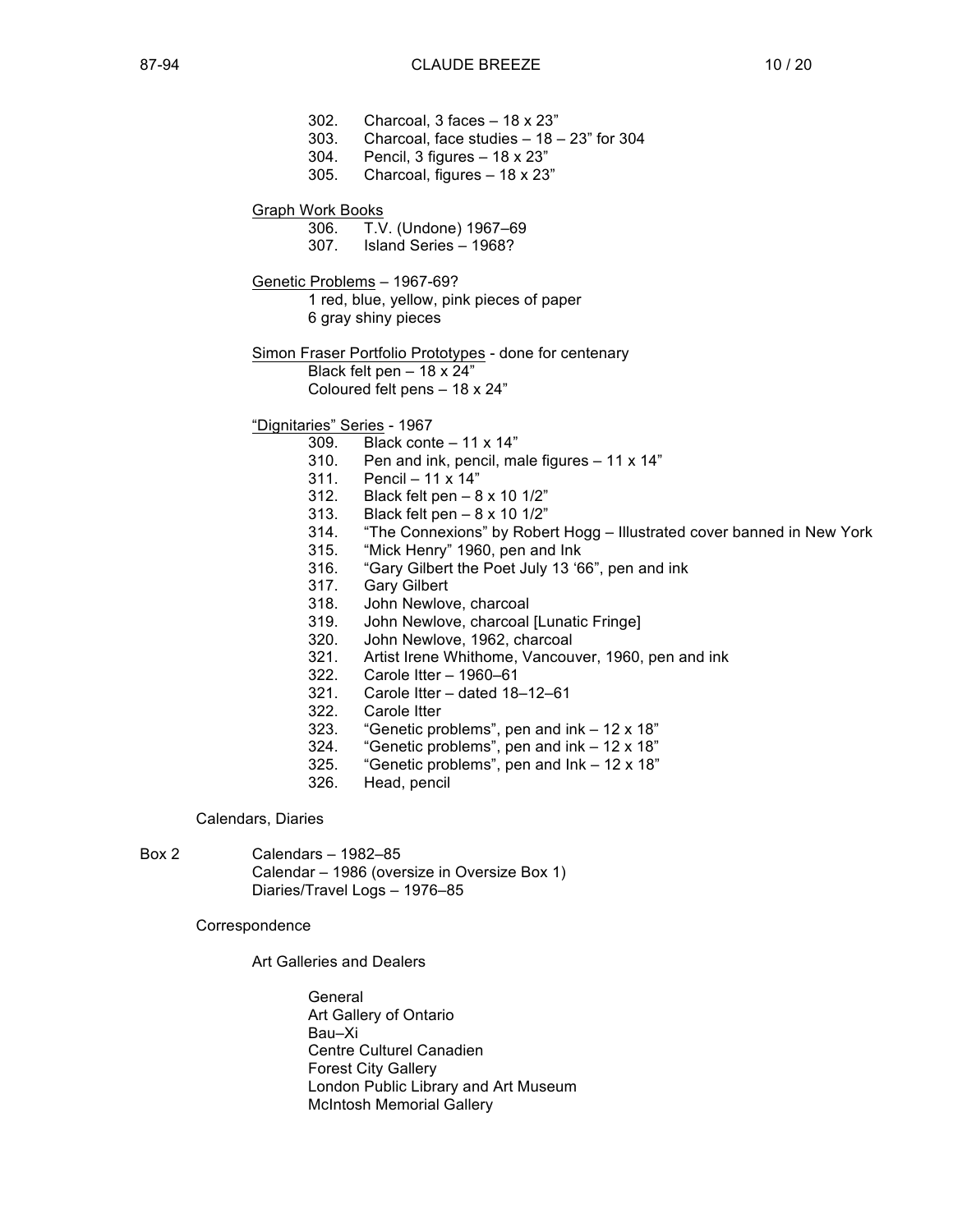| Box 3 |                             | Mira/Marlborough Godard Gallery<br>Mira/Marlborough Godard Gallery<br>The Morris Gallery<br>The National Gallery of Canada<br>Norman Mackenzie Art Gallery<br>University of British Columbia Fine Arts Gallery<br>University of Waterloo<br>Vancouver Art Gallery                                                                                                                                                                                                                                                          |  |
|-------|-----------------------------|----------------------------------------------------------------------------------------------------------------------------------------------------------------------------------------------------------------------------------------------------------------------------------------------------------------------------------------------------------------------------------------------------------------------------------------------------------------------------------------------------------------------------|--|
|       |                             | Artists, Writers                                                                                                                                                                                                                                                                                                                                                                                                                                                                                                           |  |
|       |                             | Artists, Writers                                                                                                                                                                                                                                                                                                                                                                                                                                                                                                           |  |
|       | Arts Canada                 |                                                                                                                                                                                                                                                                                                                                                                                                                                                                                                                            |  |
|       |                             | Canada Council                                                                                                                                                                                                                                                                                                                                                                                                                                                                                                             |  |
|       | Canada Council              |                                                                                                                                                                                                                                                                                                                                                                                                                                                                                                                            |  |
| Box 4 | Individuals                 | Alex and Helen<br>Dorothy Cameron and Ron Bloore<br>Richard and Lynn Bonderenko<br>Claude and Ardis Breeze<br><b>Brian Fisher</b><br>Gerry [Gilbert]<br>Haida<br>Mick [Henry]<br>Carol (Fisher) Itter<br>Patti and Jack Jackovich<br>Gary Lee-Nova<br><b>Ernest Lindner</b><br>Al and Colleen McWilliams<br><b>Bryan Morrell</b><br>Ken and Joyce Morton<br>Ken and Joyce Morton<br>John Newlove<br><b>Terry Schupback</b><br>Ron and Clare Thorpe<br><b>Charlotte Townsend</b><br>Dayl and Leo Valliere<br>David Watmough |  |
|       | <b>Ontario Arts Council</b> |                                                                                                                                                                                                                                                                                                                                                                                                                                                                                                                            |  |
|       | Personal                    |                                                                                                                                                                                                                                                                                                                                                                                                                                                                                                                            |  |
|       | Personal                    |                                                                                                                                                                                                                                                                                                                                                                                                                                                                                                                            |  |
|       | Re:                         | Art                                                                                                                                                                                                                                                                                                                                                                                                                                                                                                                        |  |
| Box 5 | Re: L                       | <b>Personal Business</b>                                                                                                                                                                                                                                                                                                                                                                                                                                                                                                   |  |
|       | <b>Students</b>             |                                                                                                                                                                                                                                                                                                                                                                                                                                                                                                                            |  |
|       | Valentines                  |                                                                                                                                                                                                                                                                                                                                                                                                                                                                                                                            |  |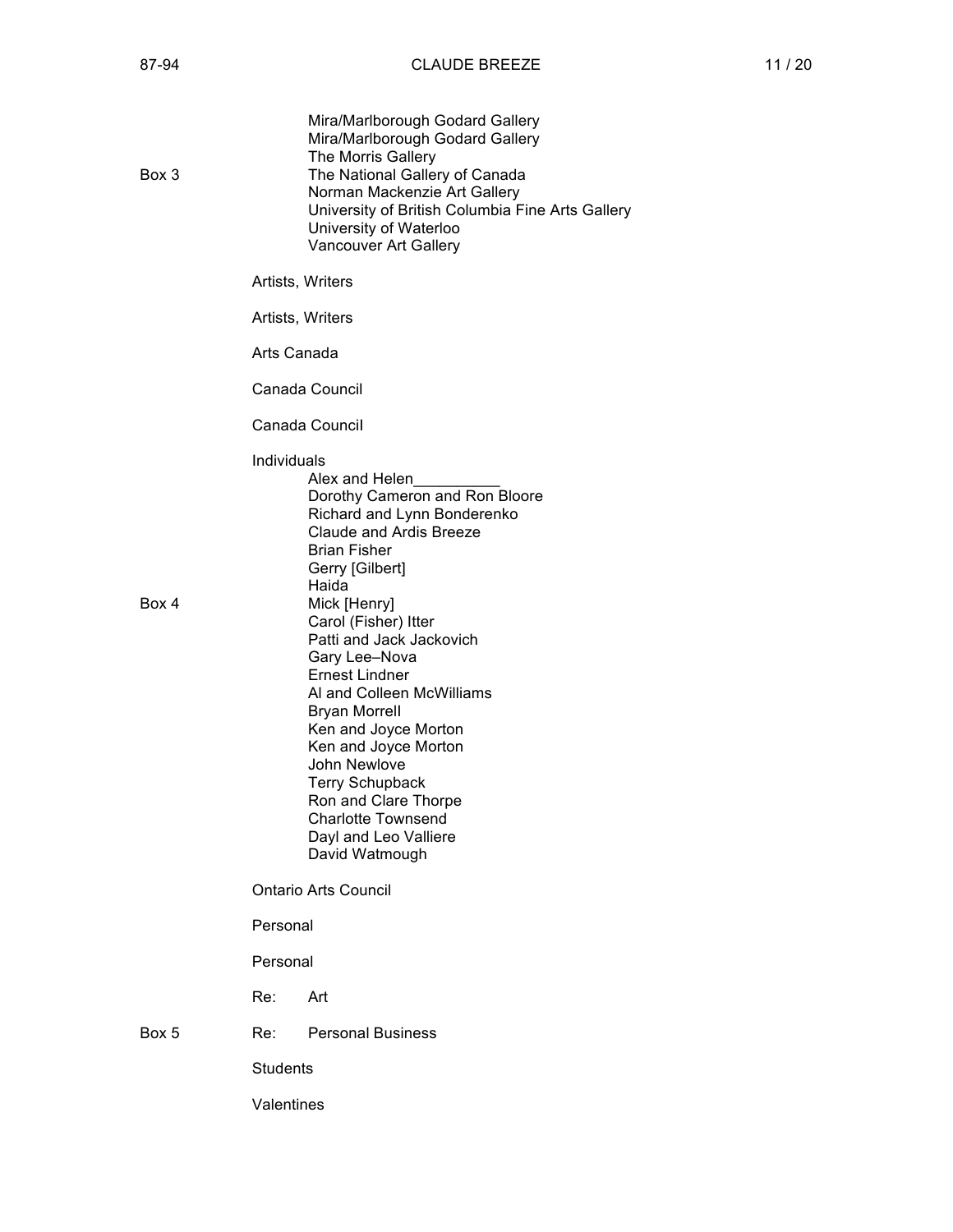## Financial Records – Personal

Accounts – 1976–81

Cheques, Correspondence, Receipts

Income Tax – 1976–86 (incomplete records)

Records of Cheques Written

Statements of Earnings and Deductions

## General Files

Alternate Art Schools Study General Arts' Sake Inc. Dundas Valley School of Art Ottawa School of Art Three Schools Box 6 Toronto School of Art

**Certificates** 

Claude Breeze Ltd.

Claude Breeze Ltd. – Financial Statements

Comments to the Artist

Curriculum Vitae

Inventories of Works

Inventory of Works Maintained by A. Breeze – (7 1/2 inches of cards)

Music

Private Purchases of Claude Breeze's Works

Projects General TTC Subway Mural

Publishers, Writers

Requests for Information

Residences and Properties General Surrey, British Columbia London, Ontario

Box 7 Royal Canadian Academy of the Arts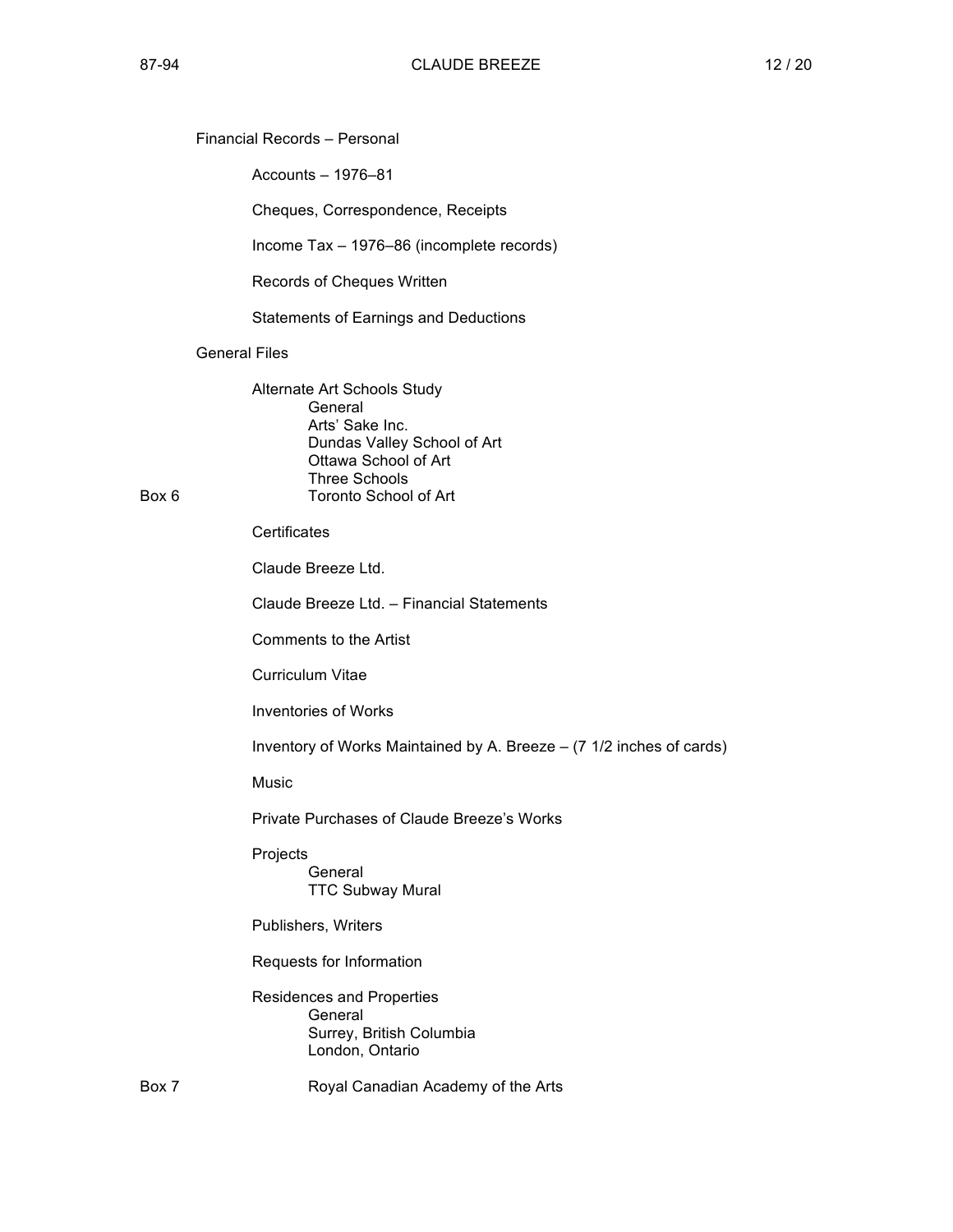| Seminars, Lectures: Participation in |  |  |  |  |  |
|--------------------------------------|--|--|--|--|--|
|--------------------------------------|--|--|--|--|--|

St. Lawrence College

Sword Street Press Limited – 1980–82

Work

General The Banff Centre University of Calgary University of Western Ontario York University

### Writing, Notes

Newspaper Clippings Claude Breeze Other Artists and Related Topics

### Photographs

| Box 8 | Personal | Claude Breeze<br>Ardis Breeze<br>Claude and Ardis Breeze<br>Claude and Ardis Breeze: Wedding and Reception – 25 February<br>1969<br>The Mortons<br>Other Artist, Writers, Friends<br>Banff Centre School of Fine Arts – Summer 1973<br>Interests |
|-------|----------|--------------------------------------------------------------------------------------------------------------------------------------------------------------------------------------------------------------------------------------------------|
| Box 9 | Work     | Claude Breeze at Work<br>Claude Breeze at Work<br>Claude Breeze at Work<br>Claude Breeze with Works<br>Works of Art by Claude Breeze                                                                                                             |

Miscellaneous

Installations

Exhibition Openings

"Good-bye Claude" Photograph (oversize)

Publications

Exhibition Catalogues, Invitations, Posters, etc featuring Claude Breeze Note: all are catalogues unless otherwise indicated

#### Undated

[sheet featuring 12 works of art in colour, including one of Claude Breeze's] [reproduction of a work by Claude Breeze]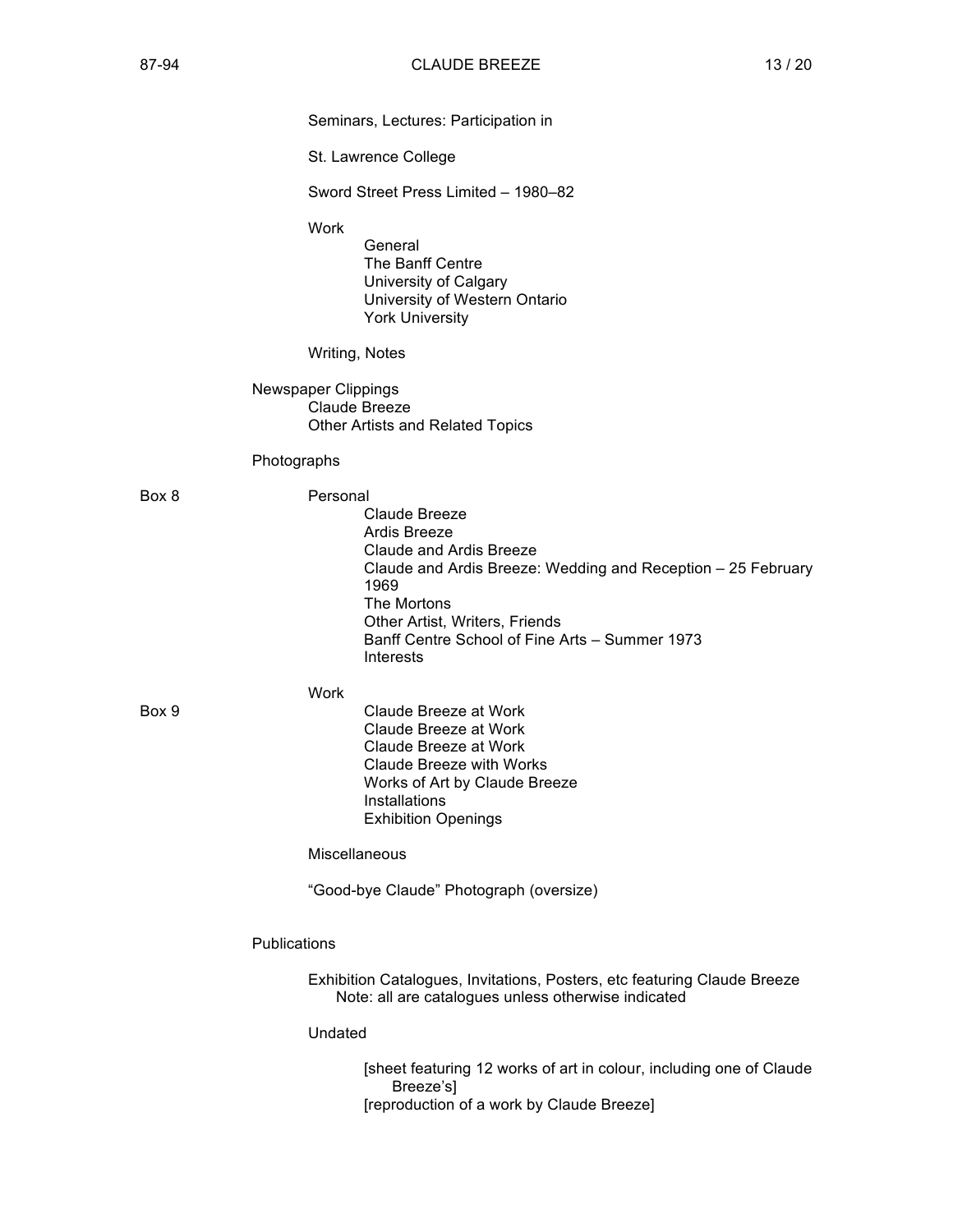|               |      | "Landscape: Aftertime No. 4" by Claude Breeze, published by the<br>(Vancouver Art) Gallery Shop (card)<br>"bloore, breeze, keehn, morton, parsons, shuebrooke, sloggett,"<br>I.D.A. Gallery, 23 October - 3 November (invitation)<br>"Claude Breeze," Graduate Students Division, Fine Arts Faculty,<br>Concordia University, 1 April (poster)<br>"Claude Breeze," ?, 22 January (poster)<br>"Dunlop, Farrow, Altken: A Sincere Concern for Interior Design,"<br>Canadian Interiors<br>"Meet Canadian Artists: Ronald Bloore, Claude Breeze" Moore<br>Gallery, 15 December (invitation)<br>"O Canada: A Collection of Contemporary Canadian Art"<br>"On the Bias"<br>"Multiples," Marlborough Godard |
|---------------|------|------------------------------------------------------------------------------------------------------------------------------------------------------------------------------------------------------------------------------------------------------------------------------------------------------------------------------------------------------------------------------------------------------------------------------------------------------------------------------------------------------------------------------------------------------------------------------------------------------------------------------------------------------------------------------------------------------|
| <b>Box 10</b> | 1956 | Saskatoon Technical Collegiate Year Book, 1955-56 (1 page only,<br>mounted)                                                                                                                                                                                                                                                                                                                                                                                                                                                                                                                                                                                                                          |
|               | 1960 | Vancouver School of Art, 1959–60 (brochure)                                                                                                                                                                                                                                                                                                                                                                                                                                                                                                                                                                                                                                                          |
|               | 1961 | "Prospectus of the Vancouver School of Art," Vancouver School of<br>Art, 1960-61                                                                                                                                                                                                                                                                                                                                                                                                                                                                                                                                                                                                                     |
|               | 1962 | "48th Annual Exhibition of Northwest Artists," Seattle Art Museum, 20<br>November 1962 - 6 January 1963                                                                                                                                                                                                                                                                                                                                                                                                                                                                                                                                                                                              |
|               | 1963 | "BC SA 53," The Vancouver Art Gallery, 1 - 19 May 1963<br>"49th Annual Exhibition of Northwest Artists," Seattle Art Museum, 6<br>November - 8 December 1963                                                                                                                                                                                                                                                                                                                                                                                                                                                                                                                                         |
|               | 1964 | "New Talent B.C.," Vancouver Art Gallery, 21 May - 30 August 1964<br>"50th Annual Exhibition of Northwest Artists," Seattle Art Museum, 15<br>October - 29 November 1964                                                                                                                                                                                                                                                                                                                                                                                                                                                                                                                             |
|               | 1965 | "Sixth Biennial Exhibition of Canadian Painting," National Gallery of<br>Canada, January 1965<br>"Eros '65," Dorothy Cameron Gallery Ltd., 21 May - 7 June, 1965<br>(invitation)<br>"Art in British Columbia: Heritage and Promise," Fine Arts Gallery,<br>University of British Columbia, 5 July - 20 August 1965<br>"Lovers in a Landscape: Claude Breeze," New Design Gallery Ltd.,<br>20 August 1965                                                                                                                                                                                                                                                                                             |
|               | 1966 | Victor Coleman, Island 7/8 [1996]<br>"Some Painters of the B.C. Mainland," The Art Gallery of Greater<br>Victoria, 25 January - 13 February 1966                                                                                                                                                                                                                                                                                                                                                                                                                                                                                                                                                     |

McLeod, Dan, and Peter Auxier, eds. Tish 34 (4 February 1966). "Canadian Group of Painters Exhibition 1966," The Art Gallery of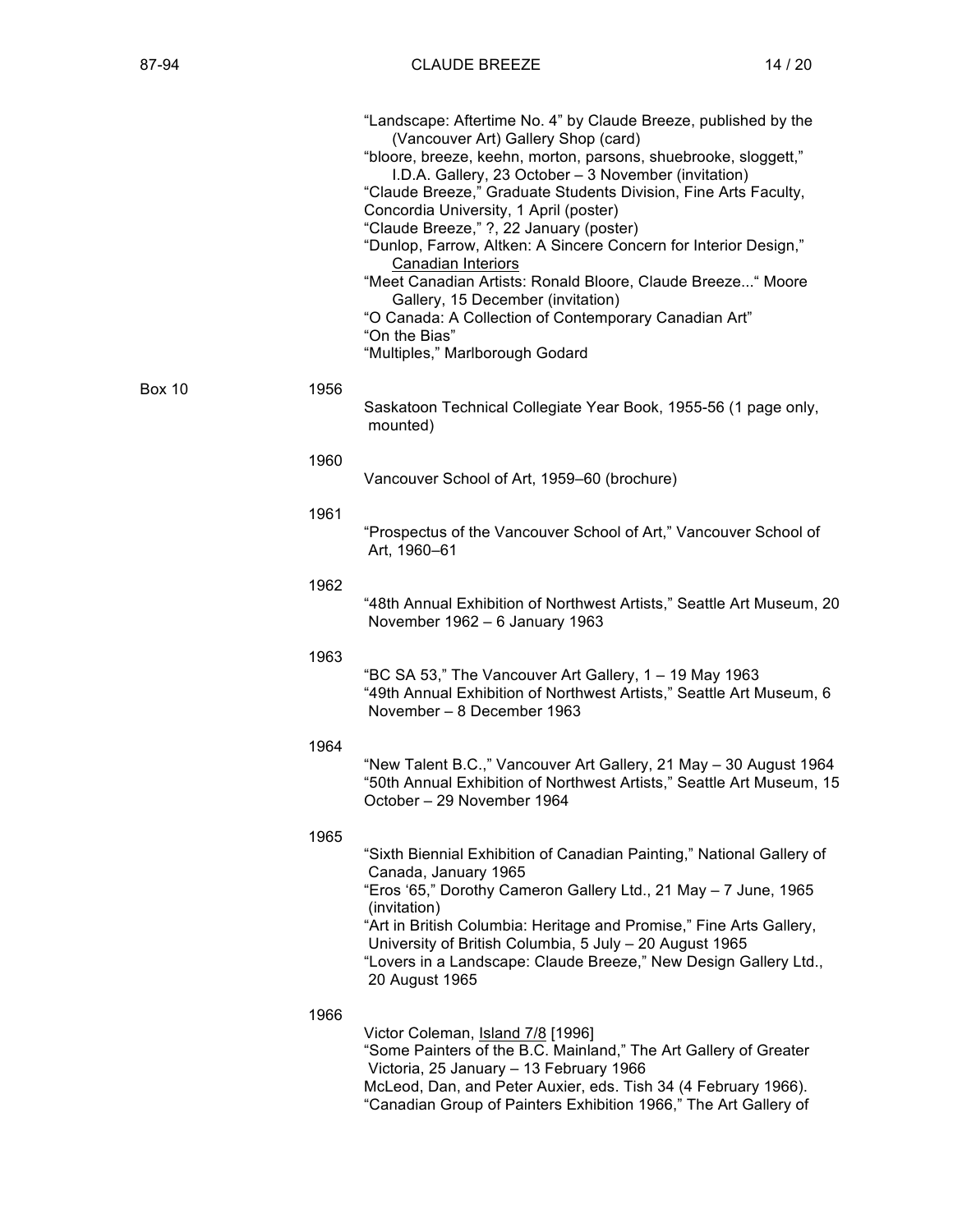Hamilton, 1 April – I May 1966

"British Columbia Watercolours, Prints and Drawings," Fine Arts Gallery, University of British Columbia, 4 July – 19 August 1966

1967

Lord, Barry. "Sunday Afternoon," artscanada no. 104 (January 1967) artscanada's annual: visual arts portfolio 1967 "The Arts," Time vol. 87, no. 1 (January 6, 1967) p. 11 "Claude Breeze," Jerrold Morris Gallery, 11 February [1967] "Contrasts," Norman Mackenzie Art Gallery, 17 February - 13 March [1967] Newlove, John. What They Say. Kitchener: Weed/flower Press, May 1967 "Joy and Celebration," Fine Arts Gallery, University of British Columbia, Summer 1967 (poster) Watmough, DavId. Names for the Numbered Years, Vancouver: Bau–Xi Gallery (Vancouver), July, 1967 "BC '67," The Vancouver Art Gallery, 13 December – 7 January 1967 1968 Fabri, Ralph. "Canada 101: The Second Edinburgh Hundred." Today's Art vol. 16, no. 8 (August 1968) pp. 10, 11, 20 SFU News Release, 15 January 1968 "Centennial Suite," Gallery West (Theatre), 26 February 1968 (prints, by Jack Wise and Claude Breeze) "The West Coast Now: Current Work from the Western Seaboard," Portland Art Museum, 9 February – 6 March 1968 "West Coast Now," Seattle Art Museum Pavilion, 20 March [1968] (invitation) "Survey 68," The Montreal Museum of Fine Arts, 8 March – 7 April 1968 Silcox, David P. "First–hand Familiarity with Canadian Art at the Edinburgh Festival." The Connoisseur vol. 168, no. 678 (August 1968) pp. 273–79 "Canada 101 Edinburgh International Festival," Edinburgh Festival Society, 18 August – 7 September 1968 "16th Annual Contemporary Exhibition and Sale," The Vancouver Art Gallery, 25 September – 4 October [1968]

"Island. . . .a Reaction: Claude Breeze," Bau–Xi GalIery (Vancouver), 4 – 16 November [1968] (poster) (oversize)

1969

"The Simon Fraser Centennial Suite," The National Gallery of Canada, 1969–70 "On the Bias," The National Gallery of Canada, 2 July – 15 August 1969 Lord, Barry. "The Eleven O'Clock News in Colour." artscanada vol.

28, no. 3 (June 1970) pp. 4 – 20

"Claude Breeze: Exhibition of Graphics. . .1962 – 1970," Bau–XI Art Gallery (Vancouver), 9 – 28 November [1970]

1971

"Artists of Pacific Canada," National Film Board of Canada, 1971 (filmstrip notes) The Canadian Forum vol. L, no. 600 (January 1971) (cover)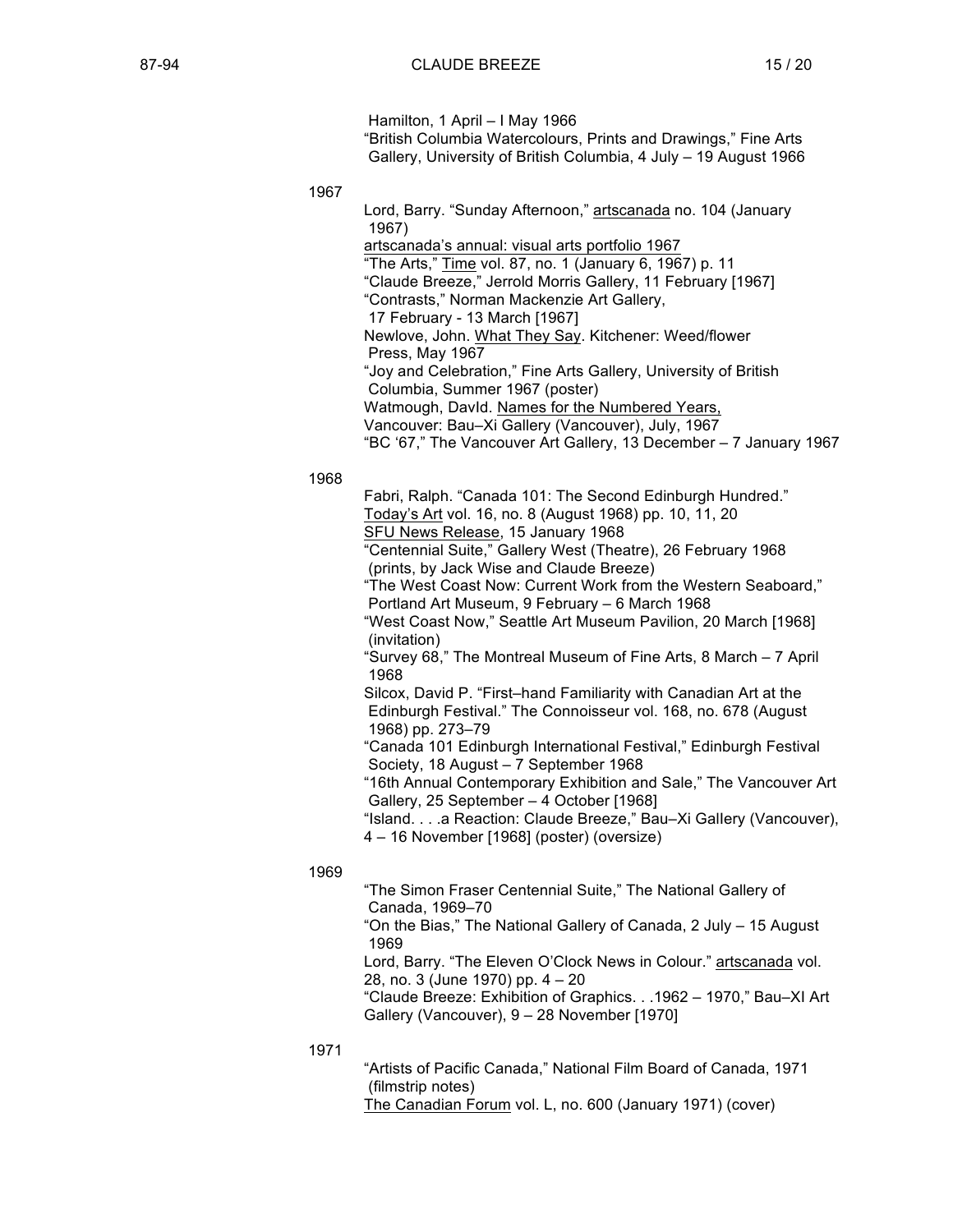Box 11 **Lord, Barry. "From the 'deck' at North Surrey," vol. 28, no. 4** (August/September 1971) pp. 28 – 36 Lowndes, Joan. "New Galleries in Vancouver," artscanada vol. 29, no. 3 (early autumn 1972) p. 101 "Canada 4 + 3," Centre Culturel Canadlen, 27 September – 1 November 1971 "Claude Breeze: 10 Years," The Vancouver Art Gallery, 29 September – 24 October 1971 (poster) (oversize) "Claude Breeze: 10 Years," The Vancouver Art Gallery, 29 September – 24 October 1971 (oversize) "The Vancouver Art Gallery Bulletin," The Vancouver Art Gallery, October 1971 (oversize) "Regional Art Collection," The Toronto Dominion Bank, 29 October 1971 1972 "Preliminary Announcement, "The Banff Centre School of Fine Arts, 1972 (brochure) "40th Annual Summer Sessions," The Banff Centre School of Fine Arts, 1972 (School calendar) Simons, Beverley. Crabdance Vancouver: Talonbooks, 1972 (rev.) "Better Body Works," Burnaby Art Gallery, 29 February – 26 March 1972 (oversIze) Winthrow, William. Contemporary Canadian Painting 10 October 1972 (Invitation to reception) "Realism: Emulsion and Omission," Agnes Etherlngton Art Centre, 19 September – 22 October 1972 Mazur, Natalie. "An Interview with Resident Artist Claude Breeze." Rintrah vol. 1, no. I (Winter 1972) pp. 10 – 14 1973 "41st Annual Summer Program," The Banff Centre School of Fine Arts," 1973 (School calendar) "Art in the Corporate Environment," Marlborough Godard, [1973] Thomas, Audrey. Blown Figures Vancouver: Talonbooks, [1973] (cover for book) "Claude Breeze," McIntosh Gallery, 4 – 29 April [1973] (Invitation) "Claude Breeze," McIntosh Gallery, 4 – 29 April [1973] "Claude Breeze," Marlborough Godard, 12 May – 2 June 1973 (invitation)

"Canada Art Bank," Centre Culturel Canadian, 19 June – 31 August 1973

Woodman, Ross. "Art and the Businessman." The Business Quarterly vol. 38, no. 2 (Summer 1973) pp. 90, 91

"Exhibitions," London Public Library and Art Museum, September 1973 – August 1974 (calendar of events)

"Claude Breeze," The Art Gallery of Brant, 2 November – 2 December [1973] (invitation)

"Claude Breeze – New Work," The Art Gallery of Brant, 2 November – 2 December 1973

"Art Auction," The University Club of London, 10 December 1973

1974

"Claude Breeze," Marlborough Godard, [1974] "Annual Report," Vancouver Art Gallery, 1974 "Claude Breeze,"Playboard vol. 8, no. 10 (March 1974) p. 14 and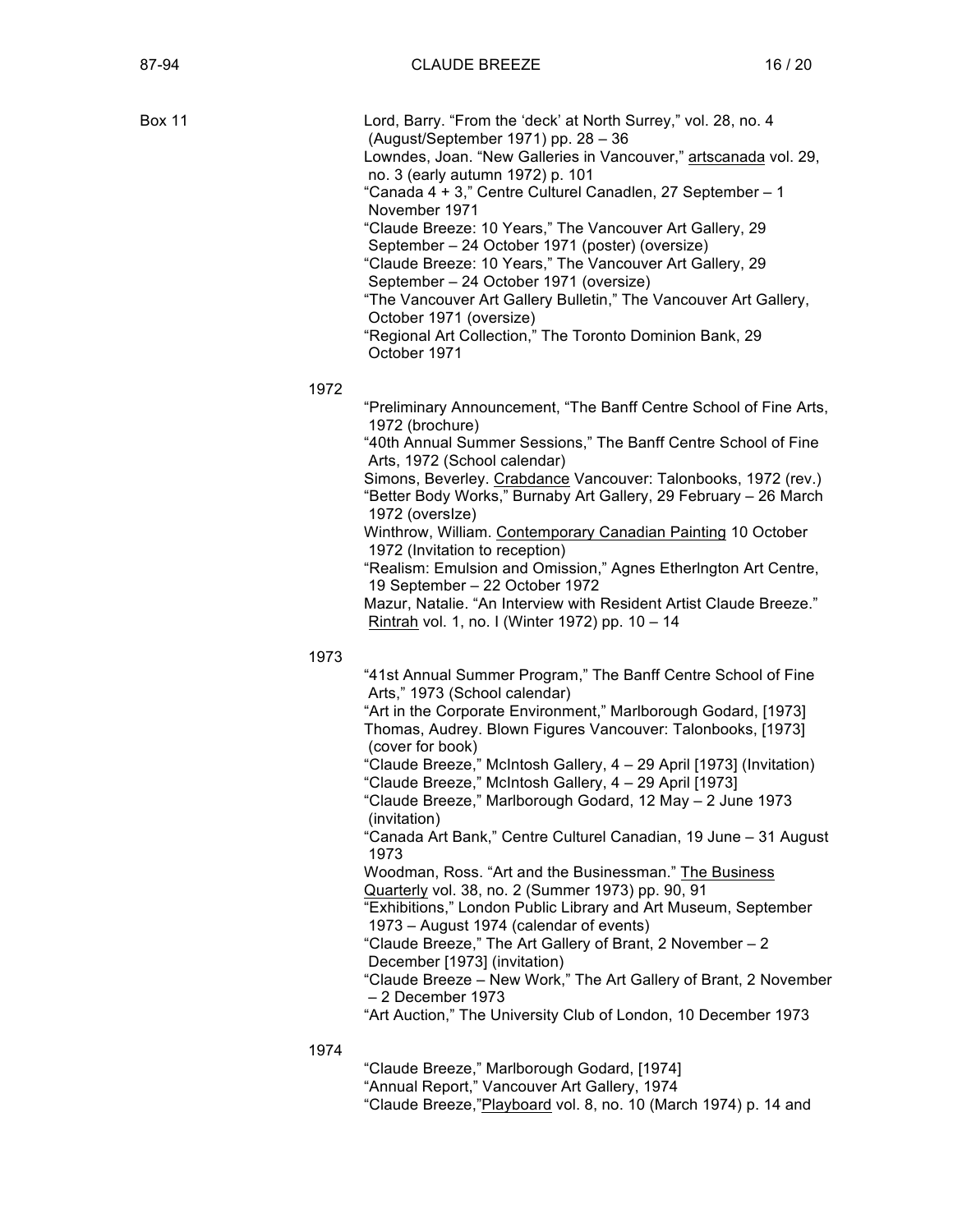cover

"Claude Breeze," Marlborough Godard, 30 March 1974 (invitation) "Claude Breeze," Marlborough Godard, April 1974 (poster) (oversize) Nasgaard, Roald. "Claude Breeze: Canadian Atlas," artscanada vol. 31, no. 1 (Spring 1974) pp. 53 - 64 "Aspects of Canadian Art," Albright-Knox Art Gallery, 9 May – 9 June 1974 (Invitation)

"Paintings and Drawings by Claude Breeze," London Public Library and Art Museum, 8 June – 14 July 1974

"Thirteen Artists from Marlborough Godard," Marlborough Gallery Inc. (N.Y.), 14 September – 5 October 1974

"Thirteen Artists from Marlborough Godard," Marlborough Gallery Inc. (N.Y.), 14 September – 5 October 1974 (invitation)

Bell, Jane. "Thirteen Artists from Marlborough Godard,"

Arts Magazine vol. 49, no. 3 (November 1974) p. 4

"Claude Breeze Drawings," Where It's At vol. 2, no. 11 (November 1974) p. 8

The Business Quarterly vol. 39, no. 4 (Winter 1974) (cover) Ashton, Dore. "Canadian Art in Review." artscanada vol. 31, no. 314, (December 1974) pp. 104 – 6

1975

Box 12 "The Canadians," Deson–Zaks Gallery, 6 December 1974 – 8 January 1975 (poster) (oversize)

Poole, Norman. Halfway to the Factory Toronto, Coachhouse Press, 1975

"The Canadian Canvas," Time Canada Ltd., 1975–75 (invitation)

"The Canadian Canvas," Time Canada Ltd., 1975–76.

"Breeze/Gaucher," ?, 1975?

"Discerning Eye II," Burnaby Art Gallery, 26 February – 6 April 1975 Greenwood, Michael. "The Canadian Canvas." artscanada vol. 32, no. 1 (March 1975) pp. 1–16

Boyle, John. "Barry Lord on People's Art." This Magazine vol. 9, no. 1 (March – April 1975) pp.3–6 (oversize)

Pat Fleisher, "New Direction for Banff Centre School of Fine Arts." and Heviz, Judy. "The Canadian Canvas." artsmagazine vol. 6, no. 21 (Spring 1975) pp. 15–18 and pp. 46, 47

"Expositions En Cours." bulletin d'information (Centre Culturel Canadien) (April 1975)

"Return to Western," The McIntosh Gallery, 9 April 1975 (announcement) "Return to Western," The McIntosh Gallery, 9 April 1975

"The McIntosh Gallery" (Information brochure)

"Made in Canada," McLaughlin Library, 27 April – 22 May 1975 (poster and catalogue) (oversize)

"35th Annual Western Ontario Exhibition," London Art Gallery, 16 May – 22 June 1975

"Barry Lord: The History of Painting in Canada review by Joan Lowndes. vol. 32, no. 2 (June 1975) p. 76

"Exhibition of Major Works," Bau–Xi Gallery (Vancouver), 15 July 1975 (invitation)

"Recent Works of Claude Breeze," Lynwood Arts Centre, 7 – 30 November (1975?) (Invitation)

1976

"Claude Breeze: New Drawings from Three Series," Bau–Xi Gallery Ltd., (Vancouver) 12 – 24 January 1976 (invitation)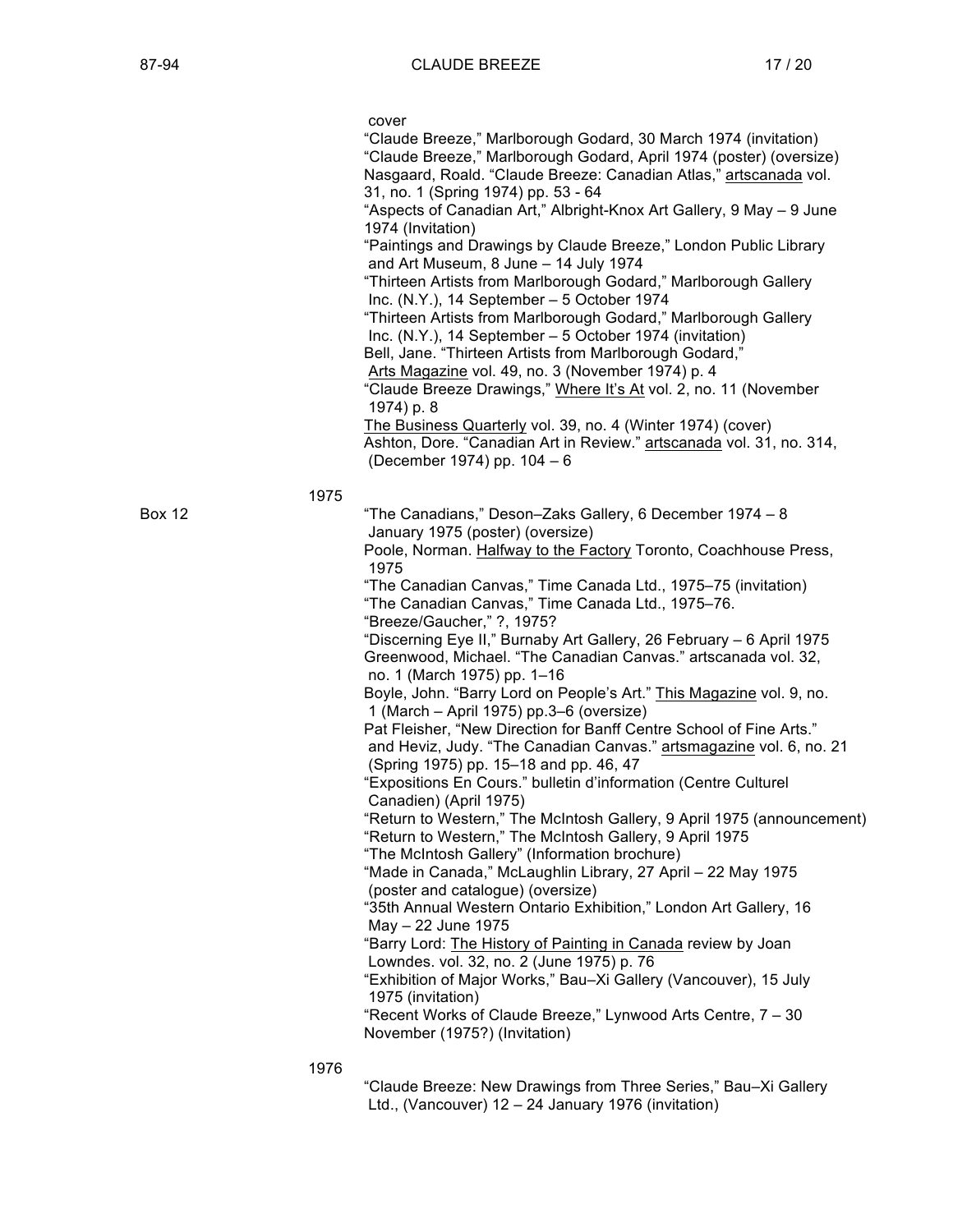|        | "Ontario Now: A Survey of Contemporary Art," The Art Gallery of<br>Hamilton, 6 - 29 February 1976<br>"Changing Visions: The Canadian Landscape," Art Gallery of<br>Ontario, 13 February - 21 March 1976<br>Cummings, Steve. "Claude Breeze." artscanada vol. 33, no. 1<br>(April/May 1976) p. 81<br>"Abstractions," Stratford, June 1976 (for 1976 Olympics)<br>"Abstractions: Recent Abstract Paintings by Ontario Artists," Canada<br>House Gallery, 20 July - 7 September 1976 (poster) (oversize)                                                                                                                                                                                                                                                                                                                                                                                                                                                                                                                                                                                                                                                                                                                                                                                                                                                                             |  |
|--------|-----------------------------------------------------------------------------------------------------------------------------------------------------------------------------------------------------------------------------------------------------------------------------------------------------------------------------------------------------------------------------------------------------------------------------------------------------------------------------------------------------------------------------------------------------------------------------------------------------------------------------------------------------------------------------------------------------------------------------------------------------------------------------------------------------------------------------------------------------------------------------------------------------------------------------------------------------------------------------------------------------------------------------------------------------------------------------------------------------------------------------------------------------------------------------------------------------------------------------------------------------------------------------------------------------------------------------------------------------------------------------------|--|
|        | 1977                                                                                                                                                                                                                                                                                                                                                                                                                                                                                                                                                                                                                                                                                                                                                                                                                                                                                                                                                                                                                                                                                                                                                                                                                                                                                                                                                                              |  |
| Box 13 | "The Bank of Nova Scotia Fine Art Collection, Vancouver Centre,"<br>[Scotiabank] 1977<br>"Janus/77," Saskatoon Gallery and Conservatory Corporation, [1977]<br>"A Selection from the Canadian Collection of the Art Gallery of<br>Ontario," Art Gallery of Ontario, [1977]<br>"The She I Canada Collection," Shell Canada, 1977<br>"Claude Breeze," Marlborough Godard, 20 March 1976 (invitation)<br>Greer, Rina. "Coast to Coast." artscanada vol. 8, no. 31/32<br>(March/April 1977) (art calendar Insert)<br>Goldin, Amy. "Report from Toronto & Montreal." Art in America vol.<br>65, no. 2 (March/April 1977) pp. 35-47<br>"Canadian Contemporary Painters," The Canada Council, 4 April<br>1977 (press kit)<br>"Canadian Tapestry '77." artviews vol. 3, no. 3 (June 1977)<br>"Canadian Tapestries 1977," Art Gallery of Ontario, 4 June - 24 July<br>1977<br>"Contemporary Canadian Painters," The Canada Council, [15 June -<br>31 July 1977]<br>"Making Marks," Norman Mackenzie Art Gallery, 2 September - 2<br>October 1977<br>"Stage 2: The Canadian Wing," Art Gallery of Ontario, 23 September<br>1977<br>(invitation)<br>"Claude Breeze," Marlborough Godard, 25 September - 9 October<br>1976<br>(invitation)<br>"Claude Breeze," Galerie Mira Godard, 5 - 20 November 1977<br>(invitation)<br>Phillips, Carol. "Saskatchewan: Making Marks" artmagazine vol. 9, |  |
|        | no. 36 (December January/February 1977/78) pp. 18-21<br>1978                                                                                                                                                                                                                                                                                                                                                                                                                                                                                                                                                                                                                                                                                                                                                                                                                                                                                                                                                                                                                                                                                                                                                                                                                                                                                                                      |  |
|        | "A Canadian Survey: Selected Works from the Collection of Imperial<br>Oil Limited," Art Gallery of Ontario, 1978-80<br>"Claude Breeze Limited: Maker of Fine Art," Forest City Gallery, 6 -<br>25 January 1978 (invitation)<br>Nemiroff, Diana. "Claude Breeze." artscanada vol. 35, no. 1<br>(February/March 1978) pp. 70, 71<br>"The image of Man," McIntosh Gallery, 1 March - 2 April 1978<br>"Claude Breeze," Owens Art Gallery, 22 February - 22 March 1978<br>"The Apple by Ernest Lindner." artsmagazine vol. 10, no. 40                                                                                                                                                                                                                                                                                                                                                                                                                                                                                                                                                                                                                                                                                                                                                                                                                                                  |  |

(September/October 1978) p. 7

1979

Alberghini, Susan. "Art Happenings." Performance (1979?) pp. 46,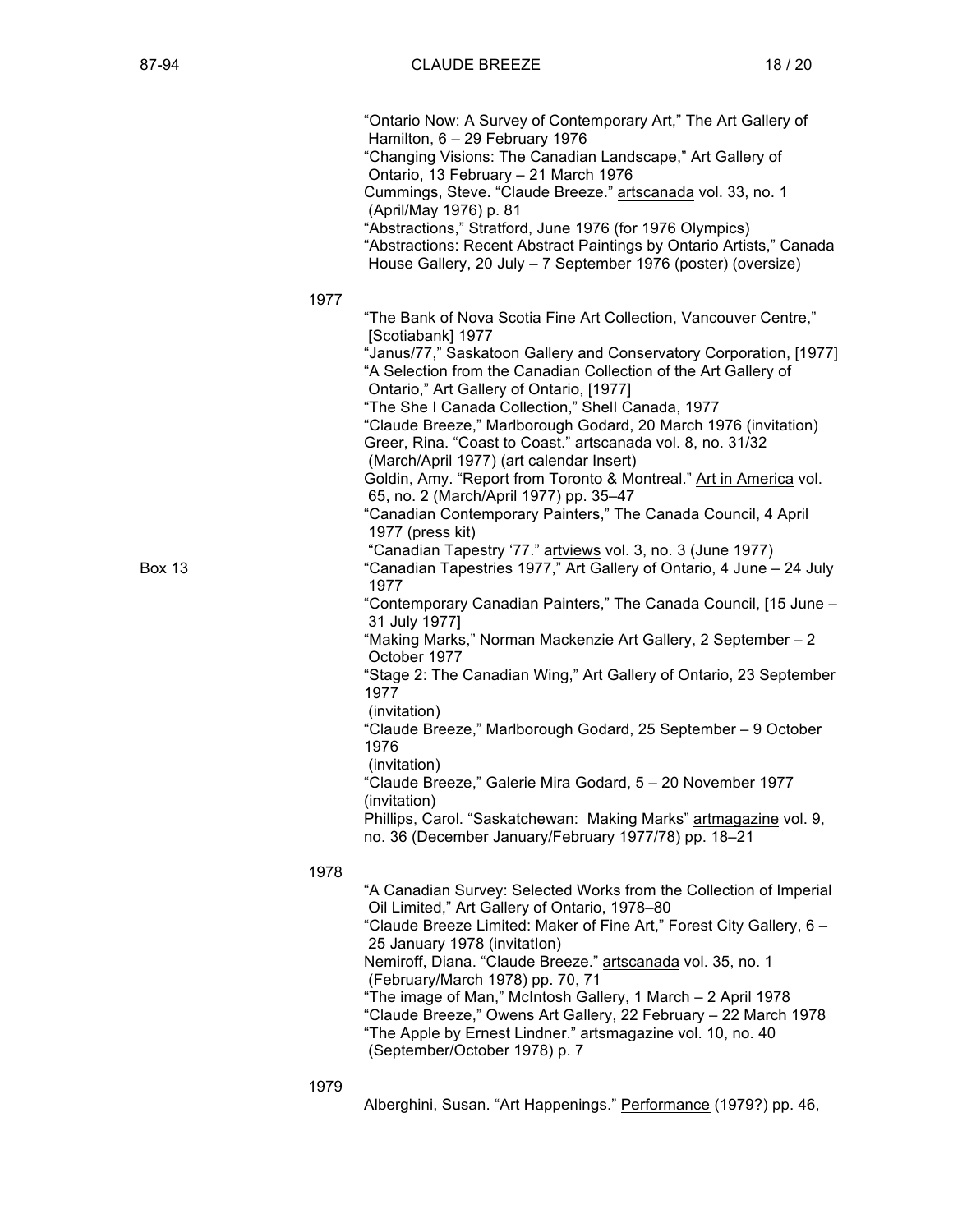- 52, 78
- "The artscanada Art Draw 1980 April 18, 1980," December 10, 1979 (news release)

1980

"Claude Breeze..." Playboard . vol. 14, no. 8 (January 1980) (advertisement) "ClaudeBreeze..." Playboard vol. 14, no. 9 (February 1980) (advertisement) "Win a Work of Art," artscanada Art Draw 1980, 18 April 1980 "Bau–Xi 15 Years: Anniversary Exhibitions Part Ill," Bau–Xi Gallery (Vancouver), 16 May 1980 invitation) Scott, Andrew "Claude Breeze at the Bau–Xi Gallery." artsmagazine vol. 11 no. 48/49 (May/June 1980) pp. 61, 62 "Sword Street Press Gallery," Sword Street Press Gallery, 24 September 1980

### 1981

"British Columbia Art Collection 1974–80," Cultural Services Branch, 1981 Mackie, Joan. "Culinary Artistry." The Spectator Today Magazine (27 June 1981) pp. 19, 20 (oversize) "Claude Breeze: 'Selected Works'," Susan Whitney Gallery, 25 September - 14 October 1981 (invitation) Watmough, David. "Claude Breeze: Working on the Inner Frontier." Interface vol. 4, no. 9 (October 1981) p. 36 "Claude Breeze: Reception for the Artist," Bau–Xi Gallery (Toronto), 17 October – 5 November 1981 (invitation) "Claude Breeze: Reception for the Artist," Bau–Xi. Gallery (Vancouver), 26 October – 14 November 1981 (Invitation)

## 1982

"Claude Breeze: Works on Paper," Bau–Xi Gallery (Toronto), 15 May – 3 June 1982 (invitation) Webb, Marshall. "Claude Breeze at Bau–Xi Gallery." artsmagazine vol. 13, no. 58/59 (May/June/July 1982) pp. 58, 59 "Claude Breeze," Bau–Xi Gallery (Vancouver), 20 September – 1 October 1982 (invitation)

1983

Varley, Christopher. "Winnipeg West: Painting and Sculpture in Western Canada, 1945–1970." Update vol. 4, no. 5 (September, October 1983) pp. 2 – 7

"Winnipeg West: Painting and Sculpture in Western Canada, 1945 – 1970," The Edmonton Art Gallery, 2 September – 10 October 1983 "Claude Breeze," Bau–Xi (Toronto), 1 – 20 October 1983 (invitation)

1984

"Edge and Image," Concordia Art Gallery, 11 January – 7 February 1984 (invitation)

"Edge and Image," Concordia Art Gallery, 11 January – 7 February 1984

"The C.I.L. Collection: On Tour Since 1962," C.I.L. Inc., September 1985